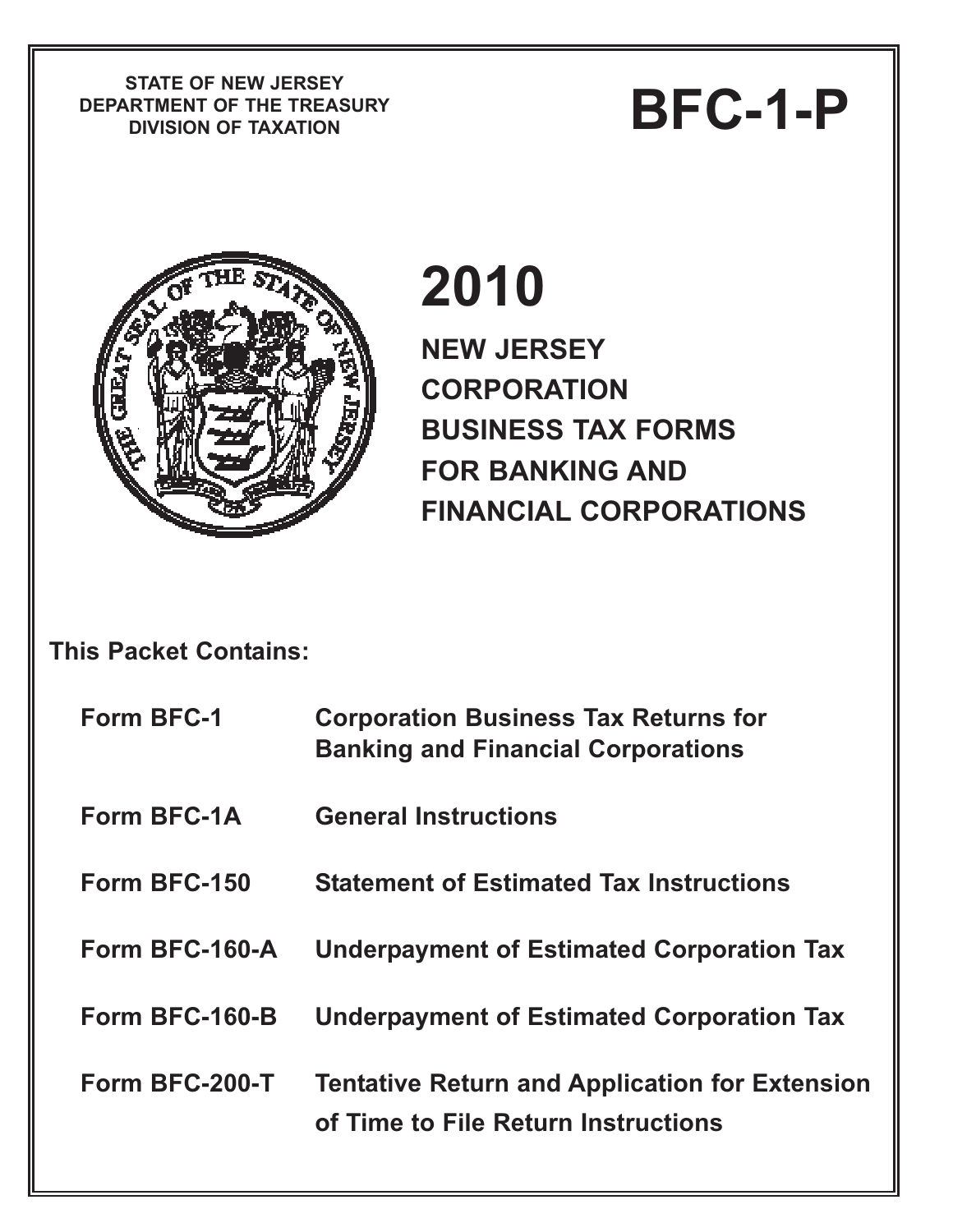#### **A MESSAGE TO THE TAXPAYER**

The 2010 New Jersey Corporation Business Tax Form for Banking and Financial Corporations, Form BFC-1, and instructions are included in this packet. As indicated on the top of page 1 of the tax form, this packet should be used only for accounting periods ending on or after July 31, 2010 through June 30, 2011. Please note that Federal S Corporations that have not elected NJ S Corporation status must complete Schedule A in full. It is no longer acceptable to submit federal form 1120S in lieu of completing lines 1 through 27.

The following changes are new for the 2010 tax year:

- Non-allocating taxpayers are now required to report the 100% allocation factor as 1.000000 on page 1, line 2, and on Schedule A-4, lines 4, 8 and 9.
- The 4% surtax previously imposed on the CBT tax liability was eliminated as of tax year 2010.

The Annual Report filing requirements have changed for Financial Businesses. Effective with tax year 2005, the paper form was eliminated and the Annual Report must be **filed and paid** electronically. Visit the Division of Revenue's website at http://www.state.nj.us/njbgs for filing and payment options. Banking Corporations, defined in NJSA 54:10A-36, that file the BFC-1 return are not required to file the Annual Report since they are regulated by the Department of Banking and Insurance.

The Division continues to gather information from the Corporation Business Tax Returns in order to provide statistics to the Study Commission created by the Business Tax Reform Act, P.L. 2002, Chapter 40. All taxpayers are requested to complete the schedules on the state forms rather than attaching separate schedules.

If you need additional information or assistance in completing this return, please call the Special Audit Section at (609) 292-5300 for Banking Corporations or (609) 292-8724 for Financial Corporations or write to the Division of Taxation, Special Audit Section, PO Box 271, Trenton, NJ 08695-0271.

> Michael J. Bryan Acting Director NJ Division of Taxation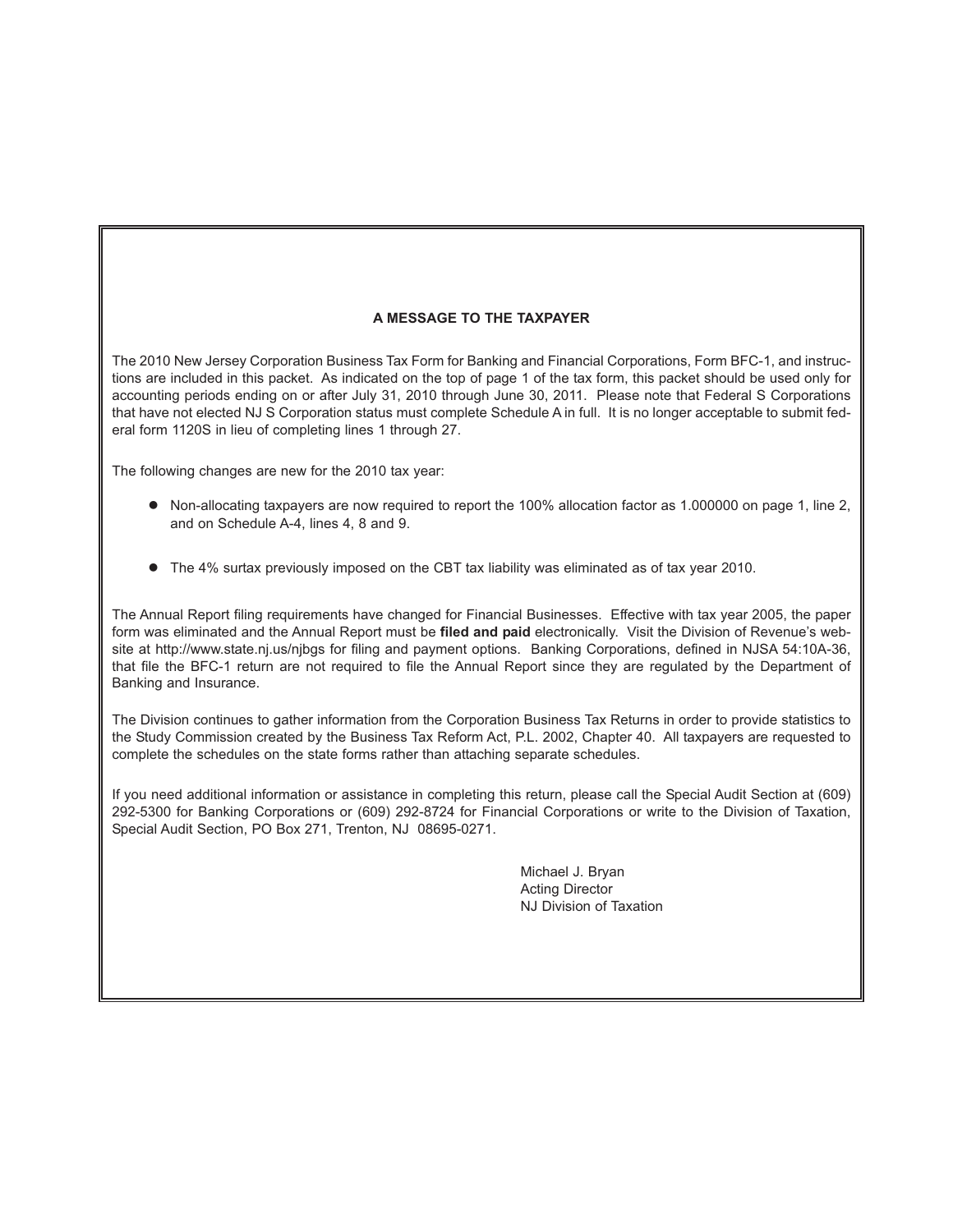#### **BFC-1 - TABLE OF CONTENTS**

| <b>Subject / Instruction Number</b>                                          | Page           |
|------------------------------------------------------------------------------|----------------|
|                                                                              | 2              |
|                                                                              | 1              |
|                                                                              | 10             |
|                                                                              | 6, 7, 8        |
|                                                                              | 4              |
|                                                                              | 13             |
|                                                                              | 7              |
|                                                                              | 2, 3           |
|                                                                              | 13             |
| Credit for Taxes Paid to Other Jurisdictions 35(a)                           | 7              |
|                                                                              | 9              |
|                                                                              | 9              |
|                                                                              | 1              |
|                                                                              | 1              |
|                                                                              | 12, 13         |
|                                                                              | 2              |
|                                                                              | 3              |
|                                                                              | 4              |
|                                                                              | 6              |
|                                                                              | 14             |
|                                                                              | 12             |
|                                                                              | 13             |
|                                                                              | 6              |
|                                                                              | $\overline{2}$ |
|                                                                              | 4              |
|                                                                              | 1              |
|                                                                              | 8              |
|                                                                              | 8              |
|                                                                              | 6              |
|                                                                              | 13             |
|                                                                              | 8              |
|                                                                              | 1              |
|                                                                              | 13             |
| Personal Liability of Officers and Directors in Dissolution or Liquidation 6 | 1              |
|                                                                              | 8, 9           |
|                                                                              | 7              |
|                                                                              | 2              |
|                                                                              | $\overline{2}$ |
|                                                                              | 3              |
|                                                                              | 8              |
|                                                                              | 4              |
|                                                                              | 10, 11, 12     |
|                                                                              | 2              |
|                                                                              | 6              |
|                                                                              | 13             |
|                                                                              | 13             |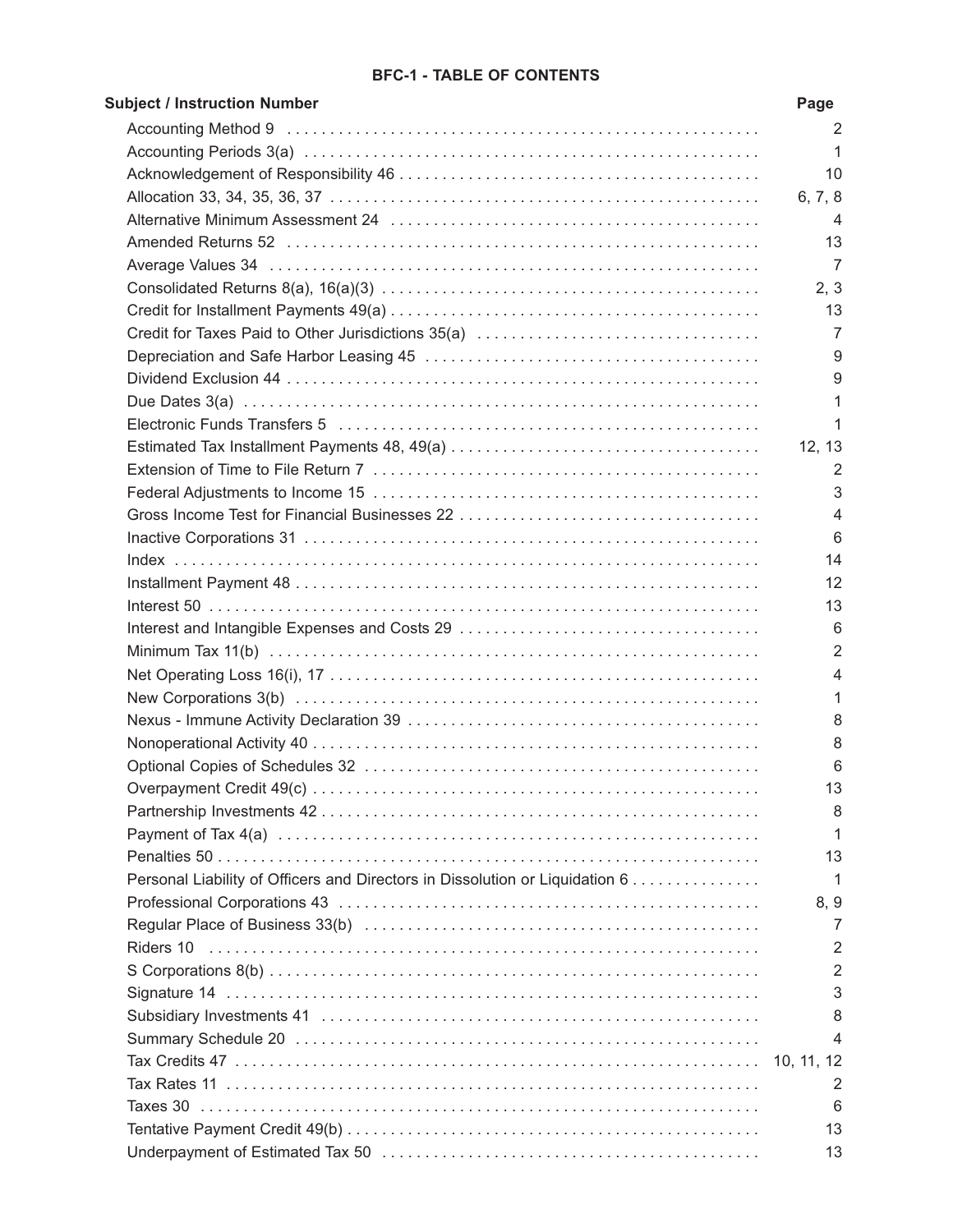**BFC-1-A**  $(11-10)$ 

### **State of New Jersey**

#### **DIVISION OF TAXATION - CORPORATION TAX**

**INSTRUCTIONS FOR BANKING AND FINANCIAL BUSINESS TAX RETURN**

(Form - BFC-1)

*NOTE:* These instructions are applicable only to taxpayers filing on form BFC-1.

- **1.** Please read all instructions carefully before executing returns.
	- (a) Statutory references are to New Jersey Statutes Annotated and indicate, unless otherwise designated, the section of the Corporation Business Tax Act, as amended and supplemented, on which the instruction is based. For information, forms, etc., address all requests to the Division of Taxation, PO Box 271, Trenton, New Jersey 08695-0271.
	- (b) Every taxpayer must insert its **FEDERAL EMPLOYER IDENTIFICATION NUMBER** on page 1 of the return.
	- (c) Provide the remaining information requested on the top portion of the return. The principal business activity code should be taken from the taxpayer's Federal tax return. Be sure to provide the location of the corporate books as well as a contact person and telephone number.
- **2.** All schedules and questions, unless permission to omit or substitute for same is indicated on the return form, must be answered. If the answer to any item is "No" or "None," write "No" or "None". Do not merely leave the item blank. **Failure to observe this rule will render the return incomplete and the same will not be considered filed until such information has been submitted.**
- **3. (a) Schedule of Due Dates for Financial Corporations Only.**

| If accounting<br>period ends on  | July 31 | August 31 | Sept. 30 | Oct. 31   | Nov. 30       | Dec. 31  |
|----------------------------------|---------|-----------|----------|-----------|---------------|----------|
| Due Date for<br>filing is:       | Nov. 15 | Dec. 15   | Jan. 15  | Feb. 15   | March 15      | April 15 |
| If accounting<br>period ends on: | Jan. 31 | Feb. 28   | March 31 | April 30  | <b>May 31</b> | June 30  |
| Due date for<br>filing is:       | May 15  | June 15   | July 15  | August 15 | Sept. 15      | Oct. 15  |

#### **BANKING CORPORATIONS MUST REPORT ON A CALENDAR YEAR BASIS - N.J.S.A. 54:10A-34.**

Unless otherwise indicated, calendar or fiscal accounting or base year shall mean the same calendar, fiscal, or other accounting period upon which the taxpayer is required to report to the United States Treasury Department for Federal Income Tax purposes. All fiscal or accounting periods must end on the last day of the month, unless specific written authority is granted to taxpayer by the Federal Internal Revenue Service to use any other period-ending date. For taxpayers using a 52-53 week accounting year for Federal Income Tax purposes, see N.J.A.C. 18:7-2.3.

#### **(b) NEW CORPORATIONS:**

(1) Every New Jersey Banking or Financial Corporation acquires a taxable status under the New Jersey Corporation Business Tax Act beginning on the date of its incorporation, regardless of whether it had assets or conducted any business activities. A tax return must be filed for each fiscal period, or part thereof beginning on

the date of incorporation in New Jersey and no return may cover a period exceeding twelve (12) months, even by a day. The appropriate due dates will be found in the schedule of due dates shown in paragraph (a) above.

A newly chartered banking corporation or a newly authorized foreign financial corporation which did not commence doing business in New Jersey during the period covered by its first return, must file form CBT-100 as a regular corporation. All others must file returns on Form BFC-1.

- (2) Every corporation that elects to be a New Jersey S Corporation must file a "New Jersey S Corporation or New Jersey QSSS Election" (Form CBT-2553) within one calendar month subsequent to the Federal S Corporation filing requirement.
- (3) Every corporation which incorporates, qualifies or otherwise acquires a taxable status in New Jersey and which has adopted a fiscal year other than December 31, shall advise the Division of Taxation promptly of the date of such accounting period. If no such advice is received on or before April 18, 2011 the taxpayer will be deemed "delinquent" if no return is filed on or before April 18, 2011.
- **4.** (a) **PAYMENT OF TAX**: **Make remittance payable to "State of New Jersey - BFC" and forward with return to Division of Taxation - BFC, Revenue Processing Center, PO Box 247, Trenton, NJ 08646-0247. MAKE OUT A SEPARATE REMITTANCE FOR EACH RETURN. Do not remit the tax for two or more returns in one check.**
	- (b) All corporations are required to make installment payments of estimated tax. Generally, these payments are remitted with the form BFC-150. Refer to instruction 47 for further information.
- **5. ELECTRONIC FUNDS TRANSFERS:** The Division of Revenue has established procedures to allow the remittance of tax payments through Electronic Funds Transfer (EFT). Taxpayers with a prior year's liability of \$10,000 or more in any one tax are required to remit all tax payments using EFT. If you have any questions concerning the EFT program, call (609) 984-9830 or write to N.J. Division of Revenue, EFT Section, PO Box 191, Trenton, NJ 08646-0191.
- **6. PERSONAL LIABILITY OF OFFICERS AND DIRECTORS:** Any officer or director of any corporation who shall distribute or cause to be distributed any assets in dissolution or liquidation to the stockholders without having first paid all corporation franchise taxes, fees, penalties and interest imposed upon said corporation, in accordance with N.J.S.A. 14A:6-12, N.J.S.A. 54:50-18 and other applicable provisions of law, shall be personally liable for said unpaid taxes, fees, penalties and interest. Compliance with N.J.S.A. 54:50-13 is also required in the case of certain mergers, consolidations and dissolutions.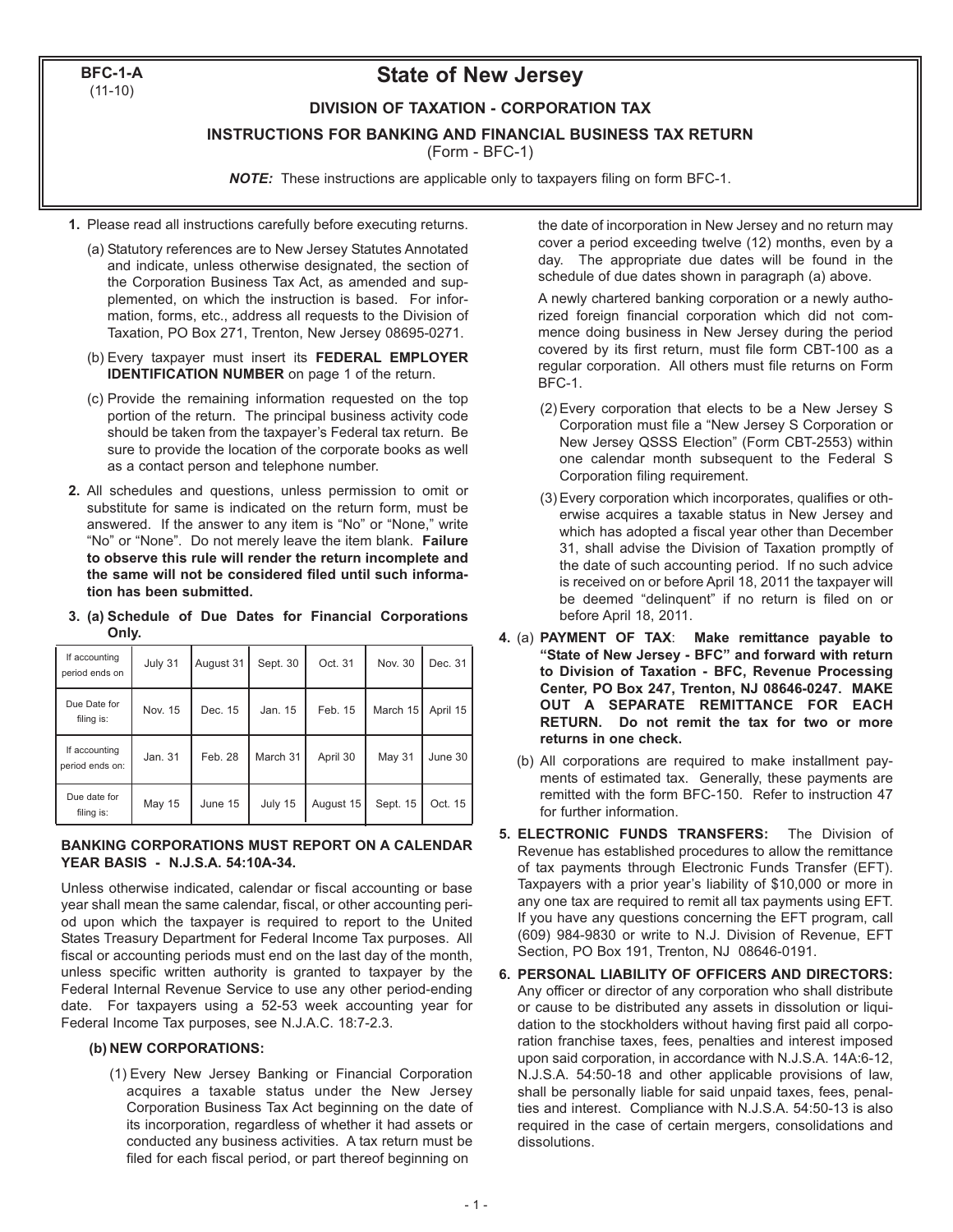- **7. EXTENSION OF TIME TO FILE RETURN/INSTRUCTIONS FOR FORM BFC-200-T:**
	- (a) AUTOMATIC EXTENSION: Where a tentative return, Form BFC-200-T, and tax payment are timely and properly filed, it is the policy of the Division of Taxation to grant an extension of no more than five (5) months for filing the BFC-1.

The return must include the computation of tax liabilities on lines 1 and 2, and, if applicable, the Key Corporation AMA and Throw Out payments on line 3 and line 4 and the Tentative Professional Fees on lines 5 and 6. Submit the completed BFC-200-T with payment of the total amount due as reflected on line 9. The tentative return must be postmarked on or before the original due date of the tax return.

- (b) Request for extension of time for filing a return must be signed by an officer of the corporation, an accountant authorized to prepare this return, or any duly authorized agent of the taxpayer. Tax preparers who fail to sign the return and provide their assigned tax identification number shall be liable for a \$25 penalty for each failure. If the tax preparer is not self-employed, the name of the tax preparer's employer and the employer's tax identification number should also be provided.
- (c) Where a request for extension is duly made, it will be granted by the Division. Approved extensions will not be confirmed in writing.
- (d) MINIMUM TAX: see instruction 11(b).
- (e) INSTALLMENT PAYMENT: Any taxpayer with a tax liability of \$500 on line 1, may make a payment of 50% of line 1 in lieu of making the installment payments otherwise required. Taxpayers that report a tax liability greater than \$500 on line 1 should not make an entry on line 2 and are required to make installment payments as indicated in instruction 47. Any taxpayer with Professional Corporation Fee liabilities at line 5 must pay an installment payment of 50% of line 5.

#### (f) **PENALTIES AND INTEREST**

(1) Interest - The annual interest rate is 3% above the average predominant prime rate. Interest is imposed each month or fraction thereof on the unpaid balance of tax from the original due date to the date of payment. At the end of each calendar year, any tax, penalties and interest remaining due will become part of the balance on which interest will be charged. The interest rates assessed by the Division of Taxation are published in the quarterly issues of the *New Jersey State Tax News*. See "Tax Forms and Information" on page 14 for information on obtaining copies of the newsletter.

**NOTE:** The average predominant prime rate is the rate as determined by the Board of Governors of the Federal Reserve System, quoted by commercial banks to large businesses on December 1st of the calendar year immediately preceding the calendar year in which payment was due or as redetermined by the Director in accordance with N.J.S.A. 54:48-2.

(2) Insufficiency Penalty - If the amount paid with the Tentative Return, Form BFC-200-T, is less than 90% of the tax liability computed on Form BFC-1, or in the case of a taxpayer whose preceding return covered a full 12 month period, is less than the amount of the tax computed at the rates applicable to the current accounting

year but on the basis of the facts shown and the law applicable to the preceding accounting year, the taxpayer may be liable for a penalty of 5% per month or fraction thereof not to exceed 25% of the amount of underpayment from the original due date to the date of actual payment.

- **8**. (a) **CONSOLIDATED RETURNS NOT PERMITTED:** A corporation which is included in a consolidated Federal Income Tax Return must complete **all schedules** on its own separate basis, and attach to its return, a copy of the Affiliations Schedule, Form 851, which it filed with U.S. Form 1120 for Federal Income Tax purposes.
	- (b) **FEDERAL S CORPORATIONS:** Federal S Corporations which have not elected to be New Jersey S Corporations must complete this return as though no election had been made under Section 1362 of the Internal Revenue Code. A copy of Form 1120S as filed must be submitted. New Jersey S Corporations must file the New Jersey S Corporation Business Tax Return, CBT-100S.
- **9. ACCOUNTING METHOD:** The return must be completed using the same basis, cash, accrual or other basis that was employed in the taxpayer's Federal Income Tax Return.
- **10. RIDERS:** Where space is insufficient, attach rider in form of original typewritten sheets. Write only on one side of sheet.

#### **11. TAX RATES:**

(a) For taxpayers with Entire Net Income (Page 1, line 1 and line 4b) greater than \$100,000, the tax rate is 9% (.09) on adjusted entire net income or such portion thereof as may be allocable to New Jersey.

For taxpayers with Entire Net Income (Page 1, line 1 and line 4b) greater than \$50,000 and less than or equal to \$100,000, the tax rate is 7.5% (.075) on adjusted entire net income or such portion thereof as may be allocable to New Jersey. Tax periods of less than 12 months qualify for the 7.5% rate if the prorated entire net income does not exceed \$8,333 per month.

For taxpayers with Entire Net Income (Page 1, line 1 and line 4b) of \$50,000 or less, the tax rate is 6.5% (.065) on adjusted net income or such portion thereof as may be allocable to New Jersey. Tax periods of less than 12 months qualify for the 6.5% rate if the prorated entire net income does not exceed \$4,166 per month.

(b) **MINIMUM TAX:** The minimum tax is assessed based on the New Jersey Gross Receipts as follows:

| <b>New Jersey Gross Receipts</b>            | Minimum Tax |  |  |
|---------------------------------------------|-------------|--|--|
| Less than \$100,000                         | \$500       |  |  |
| \$100,000 or more but less than \$250,000   | \$750       |  |  |
| \$250,000 or more but less than \$500,000   | \$1,000     |  |  |
| \$500,000 or more but less than \$1,000,000 | \$1,500     |  |  |
| \$1,000,000 or more                         | \$2,000     |  |  |

provided however that for a taxpayer that is a member of an affiliated or controlled group (as per sections 1504 or 1563 of the Internal Revenue Code of 1986) which has a total payroll of \$5,000,000 or more for the return period, the minimum tax shall be \$2,000. Tax periods of less than 12 months are subject to the higher minimum tax if the prorated total payroll exceeds \$416,667 per month. Total payroll refers to the total payroll of the affiliated group rather than total New Jersey payroll of a single corporation.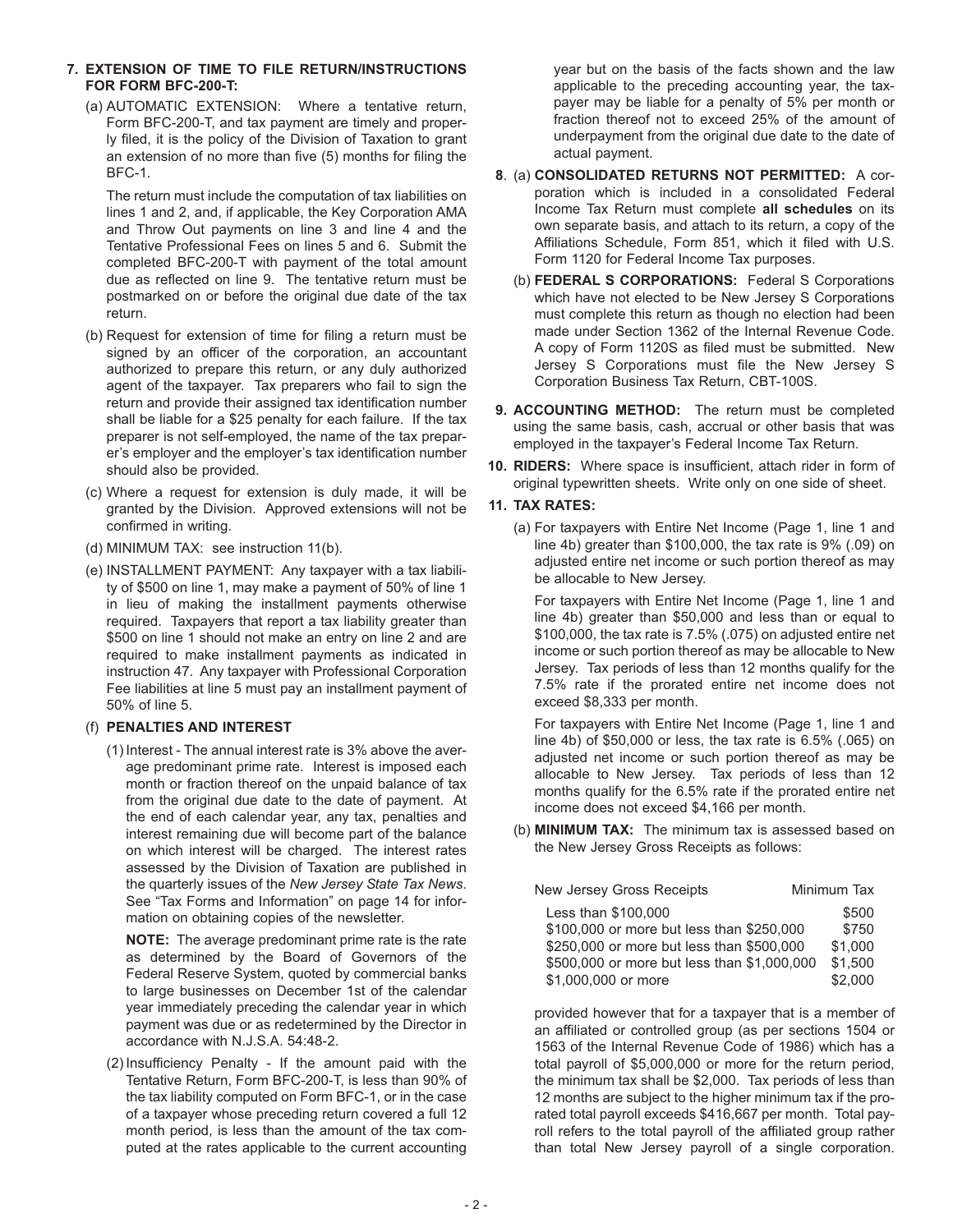Taxpayers that are members of an affiliated or controlled group must submit a schedule of payroll per member and a copy of the taxpayer's federal affiliations schedule, Form 851, with the return. Refer to Schedule A-GR for the determination of New Jersey gross receipts.

**The minimum tax cannot be prorated. Zero (0) returns are not permitted**

- **12. WHO MAY BE SUBJECT TO TAX:** Any domestic or foreign corporation, joint-stock company or association and any business conducted by a trustee or trustees wherein interest or ownership is evidenced by a certificate of interest or ownership or similar written instrument is subject to tax. This includes limited partnership associations organized pursuant to N.J.S.A. 42:3-1 et seq. and foreign limited partnership associations. No new limited partnership associations shall be formed in New Jersey after September 21, 1988. In general, limited liability companies are required to file for New Jersey purposes in the same manner that they report for Federal purposes.
- **13. CORPORATIONS REQUIRED TO FILE THIS RETURN:** Every corporation existing under the laws of the State of New Jersey, and every foreign corporation which (1) holds a general Certificate of Authority to do business in this State issued by the Secretary of State; or (2) holds a certificate, license or other authorization issued by any other State department or agency, authorizing the company to engage in corporate activity within this State; or (3) derives income in this State; or (4) employs or owns capital within this State; or (5) employs or owns property in this State; or (6) maintains an office in this State, who, in addition, qualifies as one of the following: (a) a banking corporation defined at N.J.S.A. 54:10A-36, or (b) a financial corporation defined at N.J.A.C. 18:7-1.16. Taxpayer must complete Schedule A-6 and submit it attached to the BFC-1. See instruction 22. A foreign corporation that is a partner of a New Jersey partnership is deemed doing business in the state and should file a return.
- **14. SIGNATURE:** Each return must be signed by an officer of the corporation authorized to act to the effect that the statements contained therein are true. The fact that an individual's name is signed on the return shall be prima facie evidence that such individual is authorized to sign the return on behalf of the corporation. Tax preparers who fail to sign the return or provide their assigned tax identification number shall be liable for a \$25.00 penalty for each such failure. If the tax preparer is not self-employed, the name of the tax preparer's employer and the employer's tax identification number should also be provided. In the case of a corporation in liquidation or in the hands of a receiver or trustee, certification shall be made by the person responsible for the conduct of the affairs of such corporation.
- **15. FINAL DETERMINATION OF NET INCOME BY FEDERAL GOVERNMENT:** Any change made by the Internal Revenue Service which is attributable to the net income of the taxpayer corporation, whether the change is made on examination of Corporation Income Tax Return Form 1120, Form 1120S, or any other form used for reporting income for Federal tax purposes or any stockholder's return in which the taxpayer's net income or any portion thereof is reported, is required to be reported to the Division on an amended return within ninety (90) days. Refer to instruction 51.

**FEDERAL/STATE TAX AGREEMENT:** The New Jersey Division of Taxation and the Internal Revenue Service have entered into a Federal/State agreement for the mutual exchange of tax information to verify the accuracy and consistency of information reported on Federal and New Jersey tax returns.

- **16. SCHEDULE A COMPUTATION OF ENTIRE NET INCOME: Every taxpayer must complete this schedule on the form provided.** Federal S Corporations must also submit a copy of the corresponding Federal Income Tax return. For New Jersey tax purposes, each such corporation will be taxed on the basis of its entire net income in the same manner and to the same extent as if no Federal income tax election were permissible or had been made. Refer to instruction 8.
	- (a) (1) **GENERAL:** Where the corporation has filed a Federal Income Tax Return on its own separate basis, the figures shown at lines 1 to 28 must be the same as lines 1 to 28 on page 1, U.S. Federal Income tax Return, Form 1120.
		- (2) Where the corporation has not filed a separate Federal Income Tax Return, or where the figures shown at lines 1 to 28 are not the same as lines 1 to 28 respectively, on page 1, U.S. Federal Income Tax Return, taxpayer must explain and reconcile on rider.
		- (3) **CONSOLIDATED RETURNS ARE NOT PERMITTED:** A corporation which is included in a consolidated Federal Income Tax Return must complete lines 1 to 39 on its own separate basis without consolidation with any other corporation.
	- (b) **Lines 8 and 9:** Add rider or schedules showing same information shown on Federal Form 1120, schedule D, and/or Form 4797. Gains and losses resulting from the disposition of property where a section 179 expense deduction was passed through to S Corp shareholders are not reported on Federal Form 4797, and should be reported on Schedule A, Line 10. If a sale of shares of stock or partnership interest resulted in a taxable transfer of a controlling interest in certain commercial real property under N.J.S.A. 54:15C-1, please so indicate on a rider.
	- (c) **Line 28:** This line must agree with line 28, page 1 of the taxpayer's unconsolidated Federal Form 1120 or 1120-A whichever is applicable.
	- (d) **Line 29:** Include any interest income that was not taxable for Federal Income Tax purposes, and was not included in total income reported on line 28, Schedule A.
	- (e) **Line 30:** Enter the total amount of interest deducted on Schedule A that was paid to related members and reported on Schedule G, Part I.
	- (f) **Line 31:** Enter the total taxes paid or accrued to the United States, a possession or territory of the United States, a state, a political subdivision thereof, or the District of Columbia, or to any foreign country, state, province, territory or subdivisions thereof, on or measured by profits or income, business presence or business activity, including any foreign withholding tax, or any sales and use tax paid by a utility vendor, taken as a deduction in Schedule A and reflected in line 28. Refer to instruction 30.
	- (g) **Line 32:** Enter the depreciation and other adjustments from Schedule S. Refer to instruction 45.
	- (h) **Line 33(a): DEDUCTION FOR IRS SECTION 78 GROSS- UP:** The portion of any IRS Section 78 gross-up included in dividend income on line 4, Schedule A that is not excluded from entire net income on line 37, may be treated as deduction. Attach a copy of federal foreign tax credit form 1118.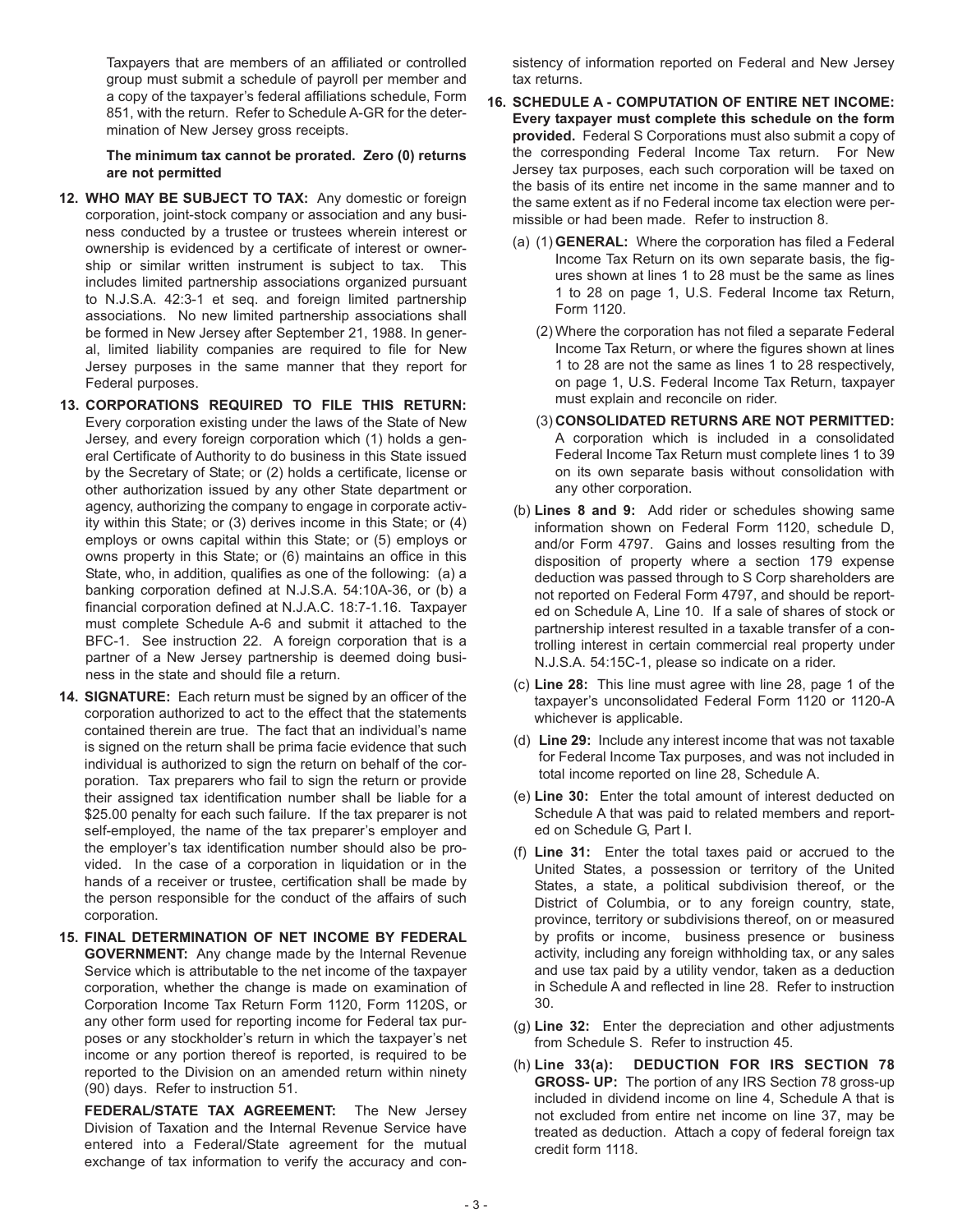**Line 33(b):** Report amounts of (1) adjustments not otherwise specifically provided for, (2) gross income, less deductions and expenses in connection therewith, from sources outside the United States, not included in Federal taxable income, and (3) the add back of any deductions for research and experimental expenditures, to the extent that those research and experimental expenditures are qualified research expenses or basic research payments for which an amount of credit is claimed pursuant to section 1 of P.L.1993,c.175 (C.54:10A-5.24) unless those research and experimental expenditures are also used to compute a federal credit claimed pursuant to section 41 of the federal Internal Revenue Code of 1986, 26 U.S.C. s.41. Attach separate riders explaining fully such items.

**Line 33(c):** Enter the net effect of the elimination of nonoperational activity or non-unitary partnership income and expenses from Schedule O, Part I, line 36.

**Line 33(d):** Enter the total amount of interest and intangible expenses and costs deducted on Schedule A that was paid to related members and reported on Schedule G, Part II.

- (i) **Line 35:** A net operating loss for a taxable year may be carried forward as a net operating loss deduction to a succeeding year. A net operating loss is the excess of allowable deductions over gross income used in computing entire net income. Neither a net operating loss deduction nor the dividend exclusion is an allowable deduction in computing a net operating loss. The statute authorizes a carryover of the deduction for seven tax periods. Schedule A-1 has been replaced by Form 500. Net operating losses must be detailed on Form 500, which is available separately. To obtain this form, refer to the index on page 14.
- (j) **Line 37:** Dividends from all sources must be included in Schedule A. However, an exclusion from entire net income for certain dividend income may be taken as indicated in Schedule R. Taxpayer may not include money market fund income or REIT dividends as part of the dividend exclusion. The amount of the dividend exclusion allowed to be taken as a deduction is limited to the amount of income reported on line 36 of Schedule A for that tax year.
- (k) **Line 38:** INTERNATIONAL BANKING FACILITY-ELIGI-BLE NET INCOME MAY BE EXCLUDED FROM ENTIRE NET INCOME: Effective January 5, 1984, a banking corporation which is operating as an International Banking Facility may exclude the eligible net income of the I.B.F. from its entire net income. Rules detailing the specific treatment have been published.
- (l) **RIGHT OF DIRECTOR TO CORRECT DISTORTIONS OF NET INCOME:** The Director is authorized to adjust and redetermine items of gross receipts and expenses as may be necessary to make a fair and reasonable determination of tax payable under the Corporation Business Tax Act. For details regarding the conditions under which this authority may be exercised, refer to regulation N.J.A.C. 18:7-5.10.
- **17. SCHEDULE A-1 NET OPERATING LOSS DEDUCTION AND CARRYOVER:** Schedule A-1 has been replaced by Form 500. Net operating losses must be detailed on Form 500, which is available separately. To obtain this form and related information, refer to the index on page 14.
- **18. SCHEDULE A-2 COST OF GOODS SOLD:** The amounts reported on this schedule must be the same as the amounts reported on the taxpayer's Federal income tax return. When calculating the AMA, corporations must calculate the Cost of Goods Sold per the AMA instructions.
- **19. SCHEDULE A-3 SUMMARY OF TAX CREDITS:** This schedule must be completed if one or more tax credits are claimed for the current tax period. The total on line 19 must equal the amount reported on page 1, line 12. Refer to instruction 46.
- **20. SCHEDULE A-4 SUMMARY SCHEDULE: Every corporation must complete this schedule.** Report the information on lines 1 through 13 from the return schedules indicated. **All lines must be completed. Non-allocating taxpayers must enter 1.000000 on lines 4, 8 and 9.**
- **21. SCHEDULE A-5 FEDERAL IRS SECTION 199 ADJUST-MENT:** Effective for privilege periods beginning after December 31, 2004, a limited IRS Section 199 deduction may be allowed for New Jersey CBT purposes on a separate entity basis. The Section 199 deduction which is allowable for New Jersey CBT purposes and entered on line 2, is computed on Form 501 which is available separately. To obtain this form, refer to the index on page 14.
- **22. SCHEDULE A-6 GROSS INCOME TEST FOR FINANCIAL BUSINESSES:** Financial businesses must derive 75% of their gross income from the financial activities enumerated at N.J.A.C. 18:7-1.16(a)1 through (a)7. Qualifying corporations must complete Schedule A-6 and file it along with the tax return form BFC-1. Taxpayers who do not meet the 75% gross income test must file the Corporation Business Tax Return, form CBT-100. If further information is required regarding this schedule, direct inquiries to: Special Audit Section, Division of Taxation, PO Box 271, Trenton, NJ 08695- 0271, Telephone: (609) 943-4422. Questions regarding banking facilities can be directed to 609-292-5300.
- **23. SCHEDULE A-GR COMPUTATION OF NEW JERSEY GROSS RECEIPTS AND MINIMUM TAX:** If the greater of the amounts reported on page 1, lines 13 or 14 is less than \$2,000, complete this schedule. Enter the greater of the computed tax liability or the amount on Schedule A-GR, line 7, on page 1, line 15. If the taxpayer is part of an affiliated group whose total payroll is \$5,000,000 or more, the minimum tax is \$2,000 regardless of the amount of the taxpayer's NJ gross receipts, and Schedule A-GR need not be completed.
- **24. SCHEDULE AM ALTERNATIVE MINIMUM ASSESSMENT FOR BFC CORPORATIONS:** For privilege periods beginning on or after January 1, 2002, all New Jersey taxpayers are required to pay a New Jersey Corporate Tax computed pursuant to Section 5 of P.L. 1945, (C.54:10A-5), or the elected Alternative Minimum Tax, whichever is greater. For returns with privilege periods beginning after June 30, 2006, there is no AMA, except for taxpayers claiming P.L.86-272 immunity. There are two methods of determining the Alternative Minimum assessment: (a) based upon New Jersey Gross Receipts, and (b) based upon New Jersey Gross Profits.

**PART I -** computes New Jersey gross receipts, which equals the total of (1) sales of tangible personal property where shipment is made to points within this state, appropriation to the orders where shipment is made to points within this state, (2) services performed within the state, (3) rentals from properties situated, (4) royalties from the use of patents or copyrights, within the state, and (5) all other business receipts earned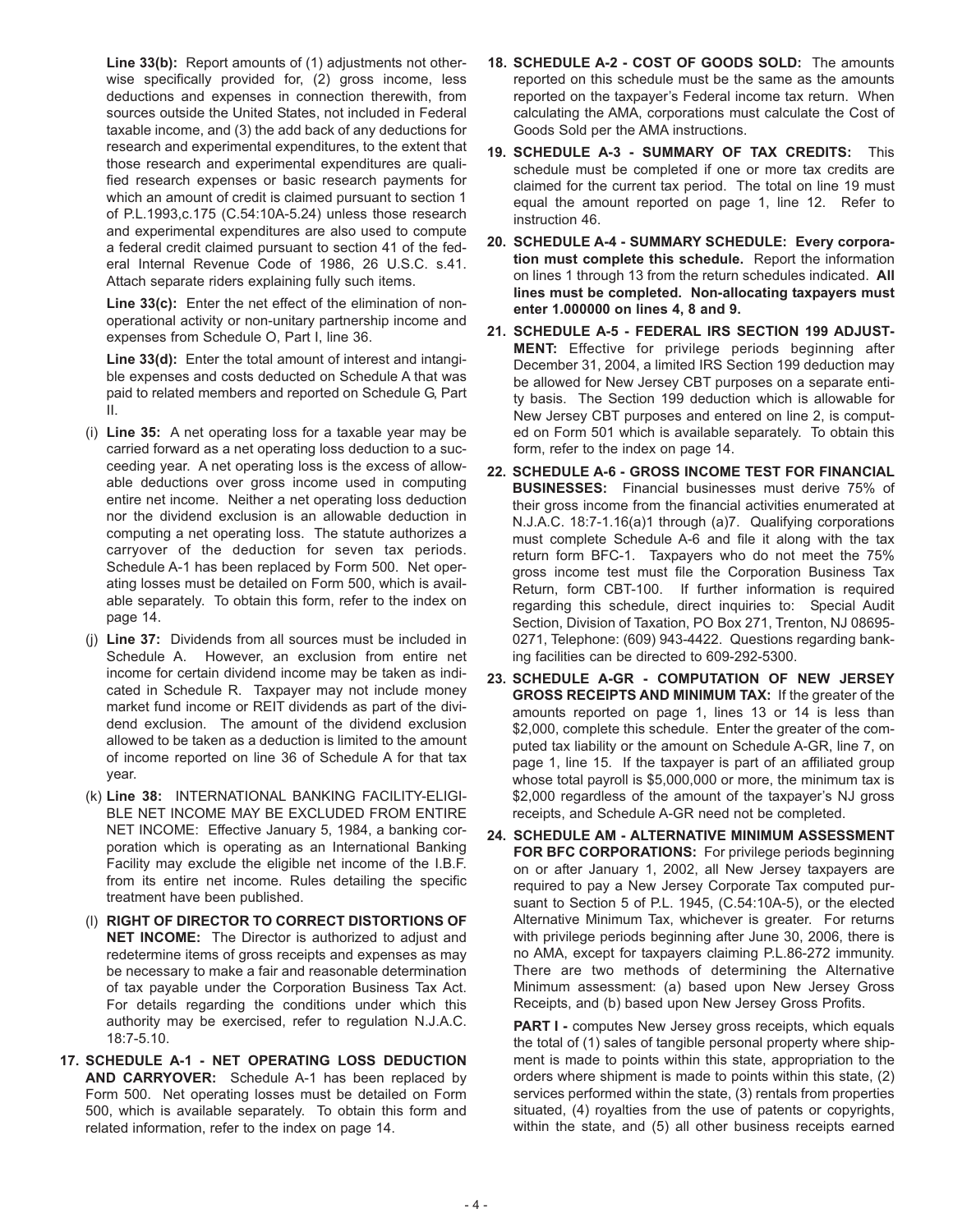within the state. Investment income received by a taxpayer through ownership in a foreign or domestic entity is considered gross receipts for purposes of computing the taxpayer's alternative minimum assessment.

**PART II** - New Jersey gross receipts from Part I are used in Part II to compute New Jersey gross profits. This is calculated by subtracting New Jersey cost of goods sold from New Jersey gross receipts. New Jersey cost of goods sold is computed by multiplying the total cost of goods sold (from Schedule A-2, line 8) by, at the taxpayer's election, the New Jersey allocation factor (from Schedule J, Part III, line 5) or the receipts fraction (from Schedule J, Part III, Line 2(j)).

NJ Gross Receipts (from Schedule AM, Part I, line 6)

- NJ Cost of Goods Sold (from Schedule AM, Part II, line 4)
- = New Jersey Gross Profits

**PART III -** reports the New Jersey Gross Receipts and the New Jersey Costs of Goods Sold historically for the current year and the past 3 years.

**NOTE:** For taxpayers who were not required to file New Jersey CBT returns for any or all of the three prior privilege periods, enter N/A on the appropriate line(s).

**PART IV -** Computing the Alternative Minimum Assessment based on Gross Profits: Enter amount of New Jersey Gross Profits (from Part II, line 5) on Schedule AM, Part IV, line 1. If New Jersey Gross Profits are:

- (a) less than or equal to \$1,000,000, the Alternative Minimum Assessment based on Gross Profits will be zero;
- (b) greater than \$1,000,000, but not over \$10,000,000, the Alternative Minimum Assessment will be .0025 times the gross profits in excess of \$1,000,000, multiplied by the AM exclusion rate of 1.11111;
- (c) greater than \$10,000,000, but not over \$15,000,000, the Alternative Minimum Assessment will be the gross profits multiplied by .0035;
- (d) greater than \$15,000,000, but not over \$25,000,000, the Alternative Minimum Assessment will be the gross profits multiplied by .006;
- (e) greater than \$25,000,000, but not over \$37,500,000, the Alternative Minimum Assessment will be the gross profits multiplied by .007;
- (f) greater than \$37,500,000, the Alternative Minimum Assessment will be the gross profits multiplied by .008.

**PART V** - Computing the Alternative Minimum Assessment based on Gross Receipts: New Jersey gross receipts are used in Schedule AM, Part V to determine the amount of tax due under the gross receipts method. This method takes New Jersey gross receipts and multiplies them by a certain percentage based on the receipt amount.

Enter amount of New Jersey Gross Receipts (from Part I, line 5) on Schedule AM, Part V, line 1. If New Jersey gross receipts are:

- (a) less than or equal to \$2,000,000, the Alternative Minimum Assessment based on Gross Receipts will be zero;
- (b) greater than \$2,000,000, but not over \$20,000,000, the Alternative Minimum Assessment will be .00125 times the gross receipts in excess of \$2,000,000, multiplied by the AMA exclusion rate of 1.11111;
- (c) greater than \$20,000,000, but not over \$30,000,000, the Alternative Minimum Assessment will be the gross receipts multiplied by .00175;
- (d) greater than \$30,000,000, but not over \$50,000,000, the Alternative Minimum Assessment will be the gross receipts multiplied by .003;
- (e) greater than \$50,000,000, but not over \$75,000,000, the Alternative Minimum Assessment will be the gross receipts multiplied by .0035;
- (f) greater than \$75,000,000, the Alternative Minimum Assessment will be the gross receipts multiplied by .004.

**PART VI** - For the first privilege period, the taxpayer has the option to select the computation method of the Alternative Minimum Assessment, either based on Gross Profits or Gross Receipts. However, once selected, the method must be employed for that privilege period, and for the next succeeding four privilege periods.

The maximum Alternative Minimum Assessment for an individual corporation for a privilege period will be \$5,000,000. Taxpayer will enter the lesser of the elected alternative minimum assessment (from Schedule AM, Part VI, line 4), or \$5,000,000, on Schedule AM, Part V, line 5. Taxpayer will enter amount from Schedule AM, Part IV, line 5, on Page 1 of BFC-1, line 14.

The amount of tax due for the privilege period will be the greater of the elected Alternative Minimum Assessment, or the traditional Corporate tax (computed pursuant to Section 5 of P.L. 1945, (C.54:10A-5)).

**PART VII** - Enter the name of the appointed Key Corporation of the affiliated group on line 1 if the group is claiming the AMA threshold limit of \$20,000,000. Enter the Federal Identification Number (FID) of the appointed Key Corporation on line 2.

- **25. SCHEDULE B BALANCE SHEET:** Every taxpayer must complete this schedule. The amounts reported must be the same as the year end figures shown on the taxpayer's books. A taxpayer that is included in a consolidated Federal income tax return must complete this schedule on its own separate basis.
- **26. SCHEDULE C RECONCILIATION OF INCOME PER BOOKS WITH INCOME PER RETURN AND SCHEDULE C-1-ANALYSIS OF UNAPPROPRIATED RETAINED EARN-INGS PER BOOKS:**
	- (a) Every corporation must complete these schedules or submit legible copies of Schedules M-1 and M-2 from their unconsolidated Federal Form 1120. For requirements relating to reproduction of Federal tax schedules, see instruction 32.
	- (b) Line 8 of Schedule M-2 must correspond with the unappropriated retained earnings reported for the end of the tax year on Schedule B.
	- (c) If taxpayer files Federal Schedule M-3, New Jersey Schedule C must still be filed, and a copy of Federal Schedule M-3 must be attached to taxpayer's New Jersey BFC-1 return. If taxpayer is part of a consolidated filing, then the Federal Schedule M-3 must be on a separate entity basis.
- **27. SCHEDULE E GENERAL INFORMATION:** All taxpayers must answer all questions on this schedule. In addition, riders must be submitted where necessary in answering the questions.
- **28. SCHEDULE F CORPORATE OFFICERS GENERAL INFORMATION AND COMPENSATION:** All applicable information should be provided for each corporate officer regardless of whether or not compensation was received.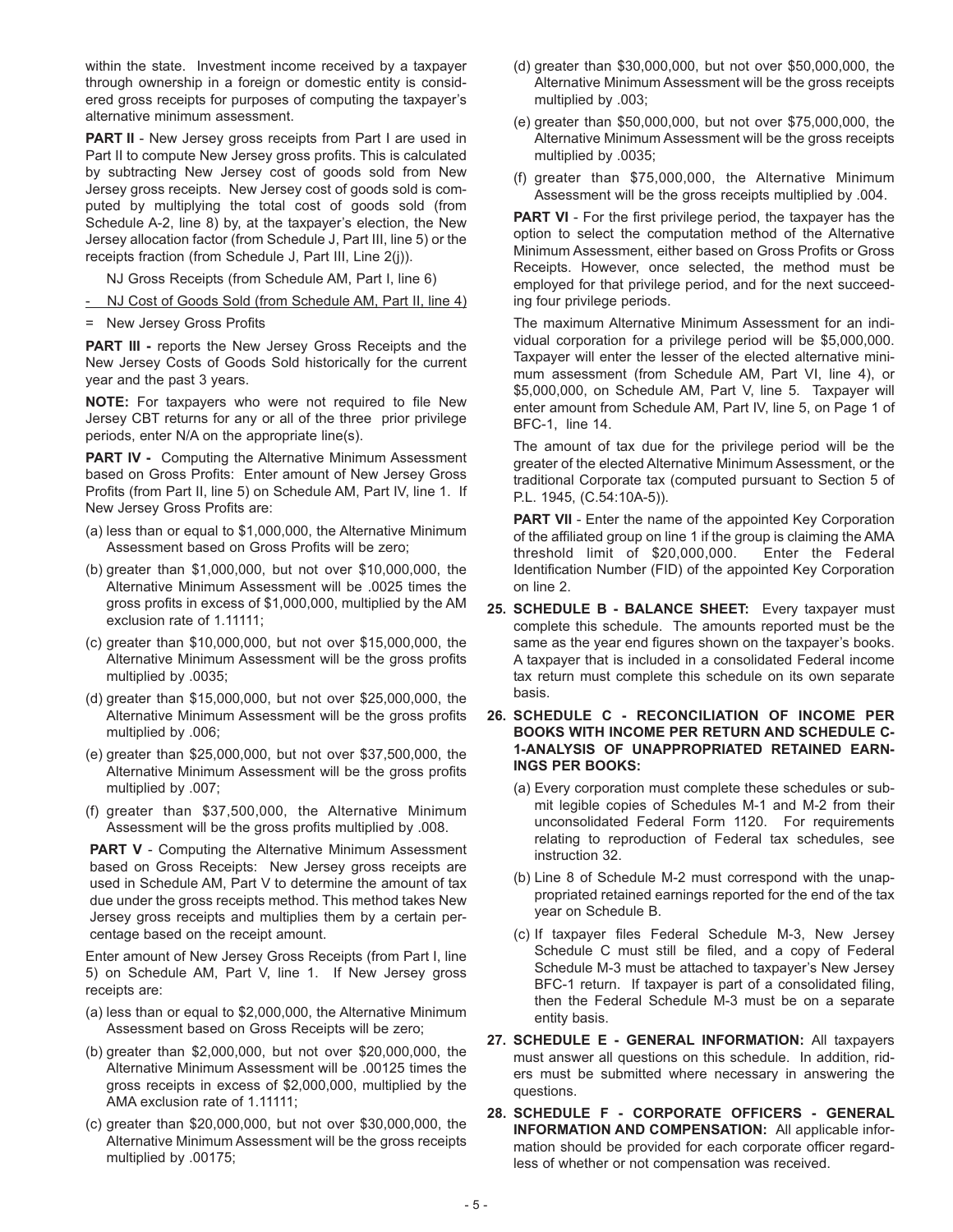**29. SCHEDULE G - PART I - INTEREST:** Interest paid, accrued, or incurred to related members which was deducted in computing taxable net income on line 28 of Schedule A must be reported on Schedule G, Part I. Enter the total of such interest expense on line 30 of Schedule A. Do not include interest expenses and costs that were deducted directly or indirectly for, related to, or in connection with the direct or indirect acquisition, maintenance, management, ownership, sale, exchange, or disposition of intangible property in Part I. These expenses and costs are, however, required to be included in Part II.

**SCHEDULE G - PART II - INTEREST EXPENSES AND COSTS AND INTANGIBLE EXPENSES AND COSTS:** Interest expenses and costs and intangible expenses and costs directly or indirectly paid, accrued, or incurred to, or in connection directly or indirectly with one or more direct or indirect transactions with one or more related members which were deducted in computing taxable net income on line 28 of Schedule A must be reported on Schedule G, Part II. Enter the total of such intangible expenses and costs on line 33(d) of Schedule A.

**Exceptions:** If the taxpayer is claiming an exception to the disallowance of the expense reported in Part I or Part II, then the taxpayer must complete and attach Schedule G-2. This schedule may be obtained from Taxpayer Forms Services, which can be contacted by following the instructions on page 14.

#### **Definitions:**

**Related membe**r means a person that, with respect to the taxpayer during all or any portion of the privilege period is (1) a related entity, (2) a component member as defined in subsection (b) of section 1563, of the federal Internal Revenue Code of 1986, 26 U.S.C. s.1563, (3) a person to or from whom there is attribution of stock ownership in accordance with subsection (e) of section 1563 of the federal Internal Revenue Code of 1986, 26 U.S.C. s.1563 or (4) a person that, notwithstanding its form of organization, bears the same relationship to the taxpayer as a person described in (1) through (3) of this definition.

**Related entity** means (1) a stockholder who is an individual or a member of the stockholder's family enumerated in section 318 of the federal Internal Revenue Code of 1986 26 U.S.C. s.318, if the stockholder and the member's of the stockholder's family own, directly, indirectly, beneficially or constructively, in the aggregate, at least 50% of the value of the taxpayer's outstanding stock; (2) a stockholder, or a stockholder's partnership, limited liability company, estate, trust or corporation, if the stockholder and the stockholder's partnerships, limited liability companies, estates, trusts and corporations own directly, indirectly, beneficially or constructively, in the aggregate, at least 50% of the value of the taxpayer's outstanding stock; or (3) a corporation, or a party related to the corporation in a manner that would require an attribution of stock from the corporation to the party or from the party to the corporation under the attribution rules of the federal Internal Revenue Code of 1986, 26 U.S.C. s.318, if the taxpayer owns, directly, indirectly, beneficially or constructively, at least 50% of the value of the corporation's outstanding stock. The attribution rules of the federal Internal Revenue Code of 1986, 26 U.S.C. s.318, shall apply for purposes of determining whether the ownership requirements of this definition have been met.

**Intangible expenses and costs** includes (1) expenses, losses, and costs, for, related to, or in connection directly or indirectly with the direct or indirect acquisition, use, maintenance

or management, ownership, sale, exchange, or any other disposition of intangible property to the extent such amounts are allowed as deductions or costs in determining taxable income before operating loss deduction and special deductions for the taxable year under the federal Internal Revenue Code of 1986, 26 U.S.C. s.1 et seq., (2) losses related to, or incurred in connection directly or indirectly with factoring transactions or discounting transactions, (3) royalty, patent, technical and copyright fees, (4) licensing fees, and (5) other similar expenses and costs.

**Intangible Property** means patents, patent applications, trade names, trademarks, service marks, copyrights, mask works, trade secrets and similar types of intangible assets.

**Intangible Interest Expenses and Costs** means amounts directly or indirectly allowed as deductions under section 163 of the federal Internal Revenue Code of 1986 26 U.S.C. s.163, for purposes of determining taxable income under the code to the extent such expenses and costs are directly or indirectly for, related to, or in connection with the direct or indirect acquisition, maintenance, management, ownership, sale, exchange or disposition of intangible property.

- **30. SCHEDULE H TAXES:** Itemize all taxes which were in any way deducted in arriving at taxable net income, whether reflected at line 2 (Cost of goods sold and/or operations), line 17 (Taxes), line 26 (Other deductions) or anywhere else on Schedule A. Also refer to instruction 16(f).
- **31. SCHEDULE I CERTIFICATION OF INACTIVITY:** In lieu of completing the entire tax return, an inactive corporation may complete this schedule along with Schedule A-4 and attach it to a completed page 1 of the tax return. Payment for the related minimum tax and the installment payment (if applicable) must be submitted with page 1 of the BFC-1. An inactive corporation is a corporation that, during the entire period covered by the tax return, did not conduct any business, did not have any income, receipts or expenses, and did not own any assets.
- **32. OPTIONAL COPIES OF SCHEDULES C AND C-1:** Any taxpayer that files an unconsolidated Federal Form 1120 with the Internal Revenue Service may submit copies of Schedules M-1 and M-2 of that return in lieu of completing Schedules C and C-1 of the BFC-1. Such copies or reproductions must be facsimiles of the complete schedules, they must be of good legibility and on paper of substantially the same weight and texture, and of a quality at least as good as that used in the official form, BFC-1. They must also be of the same size as that of the official schedules, both as to the overall dimensions of the paper and the image reproduced thereon.

Separate pages must be fastened together in proper order and must be attached to the return form. The taxpayer's full name and identifying number must be typed or printed on each reproduced page or copy.

- **33. SCHEDULE J PART I GENERAL INSTRUCTIONS REGARDING ALLOCATION OF ADJUSTED ENTIRE NET INCOME:**
	- (a) **WHO IS PERMITTED TO ALLOCATE:** No domestic or foreign corporation is permitted to allocate less than 100% of its adjusted entire net income to New Jersey, unless, during the period covered by the return, it **actually maintained a regular place of business outside of New Jersey** other than a statutory office.
	- (b) **DEFINITION OF REGULAR PLACE OF BUSINESS:** A "regular place of business" is any bona fide office (other than a statutory office), factory, warehouse, or other space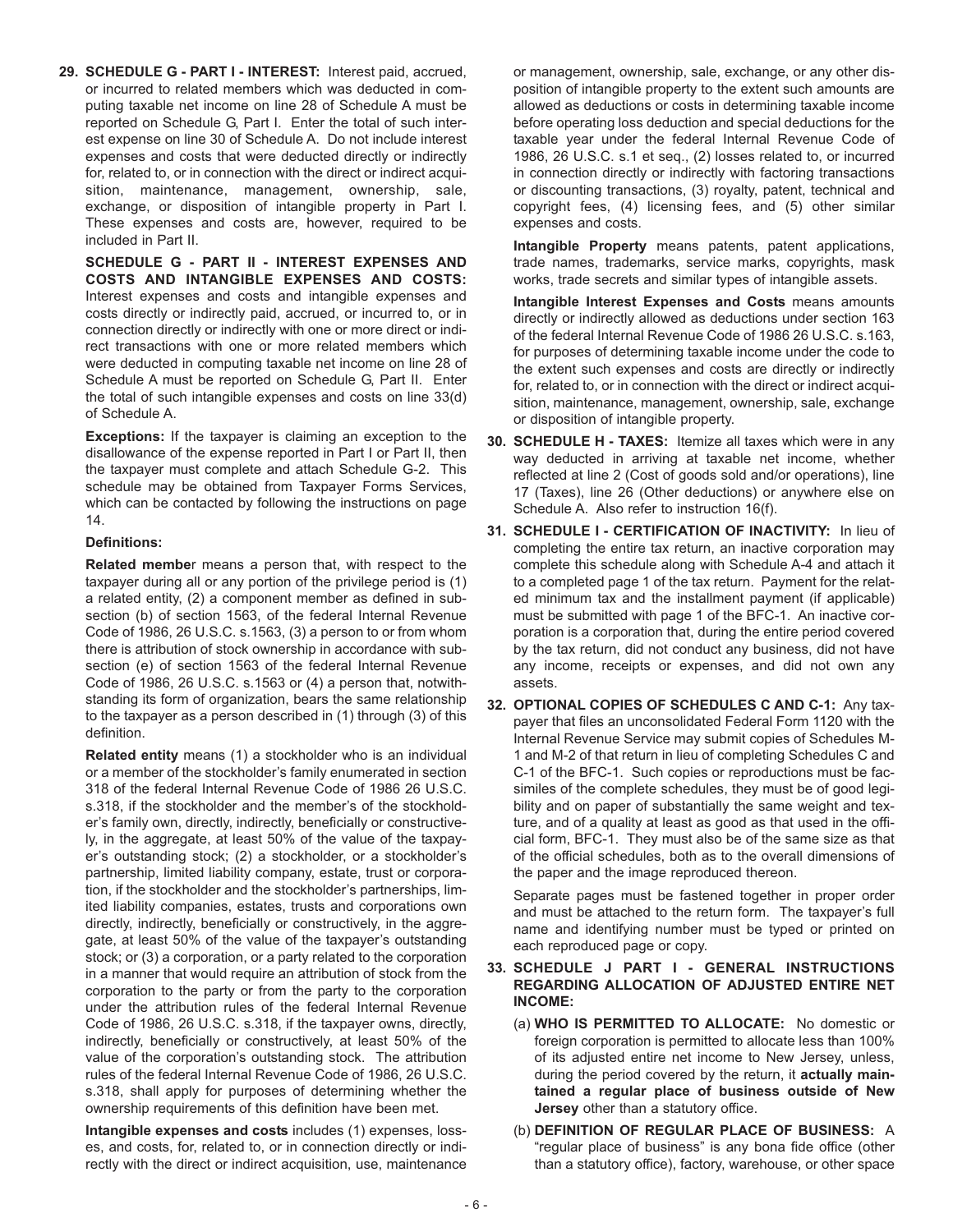of the taxpayer which is regularly **MAINTAINED, OCCU-PIED** and **USED** by the taxpayer in carrying on its business and in which one or more regular employees are in attendance. To maintain a place of business, the taxpayer must either own or rent the premises. That cost must be borne directly by the taxpayer and not by some related entity or person.

- (c) **ALLOCATION PERCENTAGES:** In computing the allocation factor in Schedule J, division must be carried to six decimal places, e.g., .123456.
- (d) **ELECTION TO ALLOCATE:** If the taxpayer is entitled to allocate, the election should be made with the filing of the BFC-1 return regardless of the amount of income reported on line 39 of Schedule A. Schedule J must be completed to validate the election.
- (e) Only the receipts, property and payroll expenses attributable to operational activity are to be used in computing the allocation factor denominators.
- **34. SCHEDULE J PART II AVERAGE VALUES:** Average value is generally computed on a quarterly basis where the taxpayer's accounting practice permits such computation. At the option of the taxpayer or the State, a more frequent basis (monthly, weekly or daily) may be used. Where the taxpayer's accounting practice does not permit computation of average value on a quarterly or more frequent basis, semi-annual or annual frequency may be used only where no distortion of average value results. If any basis other than quarterly is used, state the basis and reasons for use thereof on a rider.

The average values of real and tangible personal property owned which are used in determining the property fraction of the allocation factor are based on book value. The numerator and denominator must take into account accumulated depreciation deferred for net income purposes where the taxpayer accounts for its property on its books on a Federal income tax basis. Rented or leased property is valued at eight times its annual rent, including any amounts (such as taxes) paid or accrued in addition to or in lieu of rent during the period covered by the return. All other property which is used by the taxpayer but is neither owned, rented or leased, should be valued at book value, however, if no such book value exists, the market value of the property should be used.

- **35. SCHEDULE J PART III COMPUTATION OF ALLOCATION FACTOR:** This schedule may be omitted if the taxpayer does not maintain a regular place of business outside this State other than a statutory office, in which case the tax law requires the allocation factor to be 100%.
	- (a) However, if the allocation factor is 100% but the taxpayer in fact pays tax to another state based on or measured by income which is included on Schedule A of this return, it may compute a reduction in its N.J. Corporation Business Tax under certain conditions. Refer to N.J.A.C. 18:7-8.3 for eligibility and the method of computing such reduction. A copy of this regulation can be obtained from Taxpayer Forms Services or NJ TaxFax. See index on page 14.
	- (b) **Line 1 PROPERTY FRACTION:** For general information regarding method of valuation in arriving at average values, see instruction 34. Tangible personal property is within New Jersey if and so long as it is physically situated or located here. Property of the taxpayer held in New Jersey by an agent, consignee or factor is (and property held outside New Jersey by an agent, consignee or factor is not) situated or located within New Jersey. Property, while in transit from a point outside New Jersey to a point in New Jersey or vice versa does not have a fixed situs either with-

in or outside the State and, therefore, will not be deemed to be "situated" or "located" either within or outside New Jersey and accordingly the average value of such property should be omitted from both the numerator and the denominator of the property fraction. Ships, aircraft, satellites used in the communications industry, and other mobile or movable property are subject to the specific rules defined in N.J.A.C. 18:7-8.4.

(c) **Line 2(a) - RECEIPTS FRACTION:** Receipts from sales of tangible personal property are allocated to New Jersey where the goods are shipped to points within New Jersey.

Receipts from the sale of goods are allocable to New Jersey if shipped to a New Jersey or a non-New Jersey customer where possession is transferred in New Jersey. Receipts from the sale of goods shipped to a taxpayer from outside of New Jersey to a New Jersey customer by a common carrier are allocable to New Jersey. Receipts from the sale of goods shipped from outside of New Jersey to a New Jersey location where the goods are picked up by a common carrier and transported to a customer outside of New Jersey are not allocable to New Jersey.

Receipts from the following are allocable to New Jersey; services performed in New Jersey; rentals from property situated in New Jersey; royalties from the use in New Jersey of patents or copyrights; all other business receipts earned in New Jersey.

#### (d) **Lines 2(e) and 2(g)**

- (1) **RECEIPTS FROM SALES OF CAPITAL ASSETS:** Receipts from sales of capital assets (property not held by the taxpayer for sale to customers in the regular course of business), either within or outside New Jersey, should be included in the numerator and the denominator based upon the net gain recognized and not upon gross selling prices. Where the taxpayer's business is the buying and selling of real estate or the buying and selling of securities for trading purposes, gross receipts from the sale of such assets should be included in the numerator and the denominator of the receipts fraction.
- (2) **DIVIDEND INCOME:** The amount of dividends excluded from entire net income at line 37, Schedule A, must not be included in the numerator or denominator of the receipts fraction.
- (3) **INTERNATIONAL BANKING FACILITY INCOME:** The amount of International Banking Facility income excluded from adjusted entire net income at Item 38, Schedule A, should be included in the numerator or denominator of the receipts fraction.
- (e) Receipts, including IBF receipts, that have not been included in the numerator of apportionment factor of another taxing jurisdiction's tax return based on income or measured by profits, business presence or business activity, either on its own separate entity base or as part of a consolidated return, shall be excluded from the denominator. Receipts that are "throwback sales" in another jurisdiction also shall be excluded from the denominator.
- (f) **Lines 2(j) and 2(k)**  The percentage of receipts in New Jersey should be entered on both lines 2(j) and 2(k) to effect a double-weighted receipts fraction in the computation of the allocation factor.
- (g) **Line 3 PAYROLL FRACTION:** In general, a taxpayer reporting to the Division of Employment Security in the New Jersey Department of Labor will allocate to New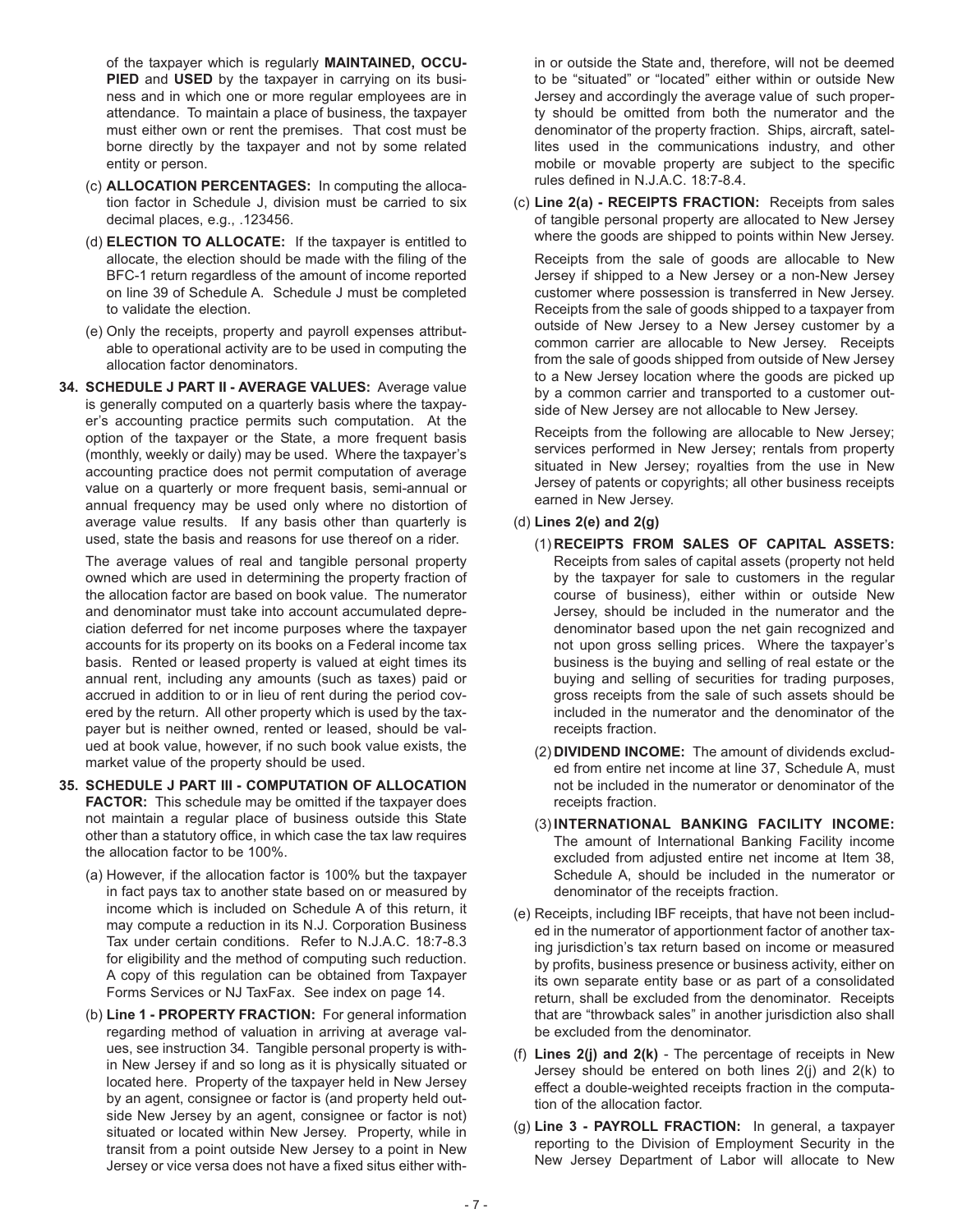Jersey all wages, salaries and other personal service compensation, etc., reportable to that Division, including the portions thereof, in individual cases, in excess of taxable wages. All executive salaries are includible in both the numerator and denominator. See N.J.S.A. 54:10A-7 for the definition of wages, salaries and other personal services compensation allocable to New Jersey.

(h) **ALLOCATION FACTOR - GENERAL:** The allocation factor is computed by adding together the percentages shown at lines 1(c), 2(h), 2(i) and 3(c) of Schedule J, Part III for the period covered by the return, and dividing the total of the percentages by four (4). However, if the property or payroll fraction is missing, the remaining percentages are added and the sum is divided by three. If the receipts fraction is missing, the other two percentages are added and the sum is divided by two. If two of the fractions are missing, the remaining percentage may be used as the allocation factor. A fraction is not missing merely because its numerator is zero, but is missing if its denominator is zero.

If there is a declaration of nonoperational income, expenses, or assets from Schedule O, those items attributable to the non-operational activity should be excluded from the denominator of all three fractions of the allocation factor.

- **36. SCHEDULE J PART IV:** Provide the name of the jurisdiction for which the receipts have not been included in a tax return apportionment numerator and the total amount of those receipts.
- **37. SCHEDULE J PARTS V and VI:** Only corporations claiming the affiliated group throw out limitation must complete Schedule J, Parts V and VI. Part V must be completed to identify the Key Corporation of the affiliated group who will be reporting and remitting the increase tax effect limitation (\$5,000,000). Part VI is a schedule for the computation of the Throw Out Tax to be completed if the taxpayer is a member of an affiliated or controlled group whose aggregate combined change in tax liability exceeds \$5,000,000 due to the throw out of receipts.

Taxpayers claiming the throw out limitation must use the allocation factor reported on Schedule J, Part VI, line 17, to compute their individual tax liability. Enter this number on page 1, line 2 of the BFC-1 Return. Taxpayers NOT claiming the throw out limitation must use the allocation factor reported on Schedule J, Part III, line 5. Enter this number on page 1, line 2 of the BFC-1 Return.

- **38. SCHEDULE L ALLOCATION OF NEW JERSEY CORPO-RATION BUSINESS TAX FOR BANKING AND FINANCIAL CORPORATIONS AMONG NEW JERSEY MUNICIPALI-TIES:**
	- (a) Column I Taxpayer must list all offices maintained in this State,by first indicating the exact taxing district (municipality) and secondly the county. NOTE: The mailing address of an office is not necessarily the taxing district.
	- (b) Column II (1) In the case of banking corporations, the deposit balances are to be used; (2) and in the case of financial corporations, the receipts allocable to such location are to be used.
	- (c) Column III The percentage indicated is based on the individual deposit balances for banking corporations or receipts for financial corporations divided by total deposit balances in New Jersey, or total receipts in New Jersey, respectively.
	- (d) Totals required at bottom of Columns II and III are the sum of the individual taxing district amounts and percentages.

Total percentage reported at Column III must equal 100%. Also, each individual computation should be carried to six decimal places.

- (e) Insert name and Federal I.D. number at top of page.
- **39. SCHEDULE N NEXUS IMMUNE ACTIVITY DECLARA-TION:** Foreign corporations that claim their income is immune from taxation pursuant to Public Law 86-272, 15 U.S.C. §381 et seq., must complete Schedule N and file it with the BFC-1. This schedule may be obtained from Taxpayer Forms Services, which can be contacted by following the instructions on page 14.
- **40. SCHEDULE O NONOPERATIONAL ACTIVITY:** Corporations that claim to have nonoperational activity, nonoperational assets or non-unitary partnership investments must complete Schedule O and file it with the BFC-1. This schedule may be obtained from Taxpayer Forms Services, which can be contacted by following the instructions on page 14.
- **41. SCHEDULE P SUBSIDIARY INVESTMENT ANALYSIS:** Itemize the investment in each subsidiary company, showing the name of each subsidiary, the percentage of interest held in each company, the individual book value included in the balance sheet for each subsidiary investment and the amount of dividends received from each subsidiary which is included in gross income on Schedule A. Do not include advances or other receivables due to subsidiaries in the book value reported at Column 3.
- **42. SCHEDULE P-1 PARTNERSHIP INVESTMENT ANALY-SIS:** Itemize the investment in each partnership, limited liability company and any other entity which is treated for Federal tax purposes as a partnership. List the name, the Federal Identification Number, and the date and state where organized for each partnership. Also, check the type of ownership (general or limited), the tax accounting method used to reflect your share of partnership activity on this return (flow through method or separate accounting) and whether or not the partnership has nexus in New Jersey. Itemize in Column 7 the amount of tax payments made on behalf of the taxpayer by partnership entities. Carry the total amount of taxes paid on behalf of taxpayer to page 1, line 23(a). Attach a copy of schedule NJ-K-1 from form NJ-1065 if the partnership is filing in New Jersey. Any one member limited liability company should be included on this schedule. Corporations who claim that their partnership investments are non-unitary and therefore are utilizing the Separate Tax Accounting Method must complete Schedule O to report this activity and compute the appropriate amount of tax.

#### **43. SCHEDULE PC - PER CAPITA LICENSED PROFESSION-AL FEE:**

- (a) Professional Corporations (PC) formed under NJSA 14A:17-1 et. seq. or any similar laws of a possession or territory of the US, a state, or political subdivision thereof, are liable for a fee on Licensed Professionals.
- (b) Per NJSA 14A:17-3, examples of licensed professionals are: certified public accountants, architects, optometrists, professional engineers, land surveyors, land planners, chiropractors, physical therapists, registered professional nurses, dentist, osteopaths, physicians and surgeons, doctors of medicine, doctors of dentistry, podiatrists, chiropodists, veterinarians and, subject to the Rules of the Supreme Court, attorneys-at-law.
- (c) The fee is assessed provided there are more than 2 professionals in the PC. The fee is assessed on professionals that are owners, shareholders, and/or employees of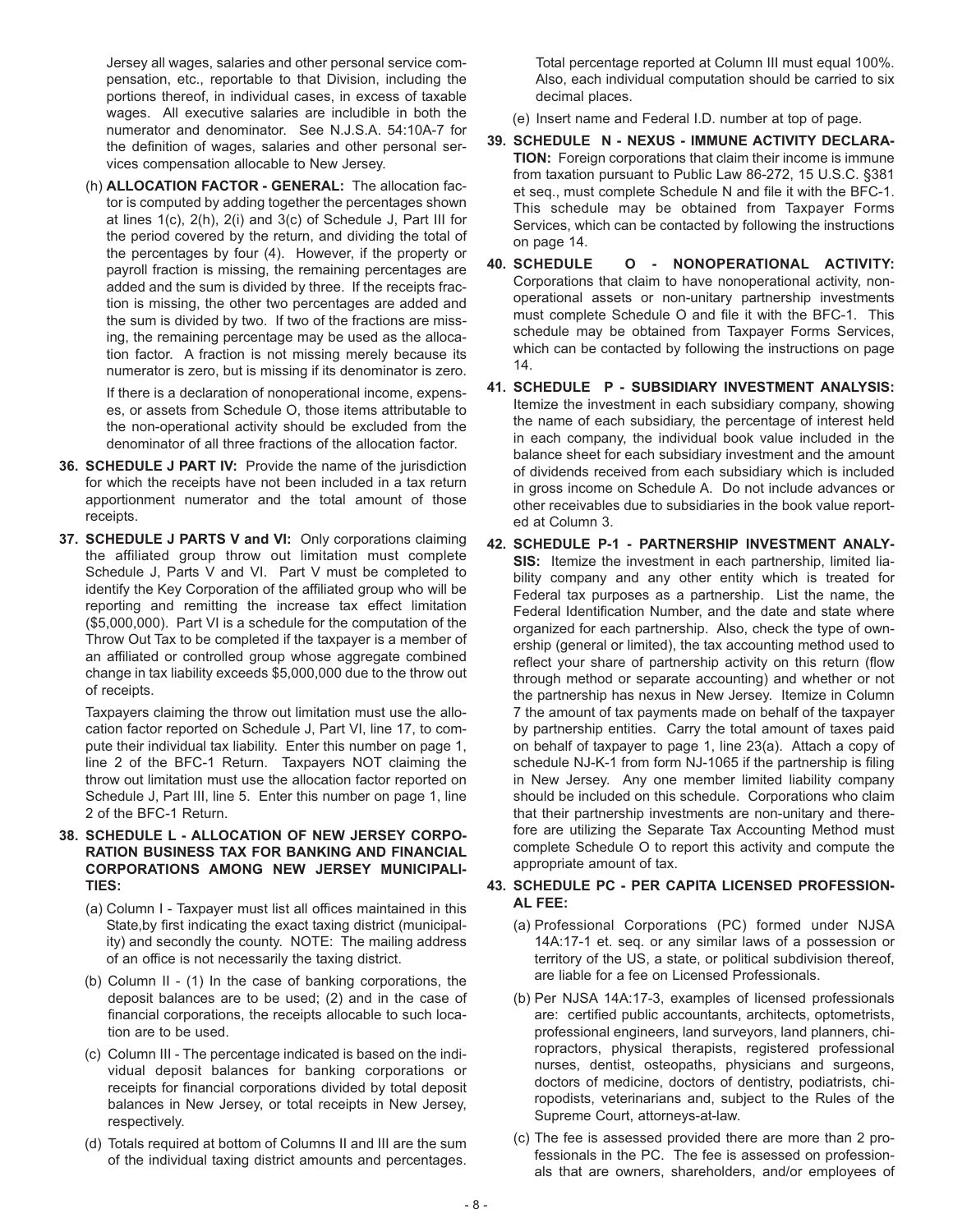the Professional Corporation. The number of professionals should b calculated using a quarterly average. The fee for each resident and non-resident professional with physical nexus with New Jersey is \$150. The fee for each nonresident professional without physical nexus with New Jersey is \$150 multiplied by the allocation factor of the corporation. The fee is limited to \$250,000 per year.

- (d) In the event of a period shorter than a year, the fee and limit may be prorated by months. A fraction of a month is deemed to be a month.
- (e) Line 2 Installment Payment: A fifty percent (50%) prepayment towards the subsequent year's fee is required with the current year's return.
- (f) Line 6 Credit: Amount to be credited towards next year's fee. **This fee is not eligible for refund.**
- **44. SCHEDULE R DIVIDEND EXCLUSION:** Taxpayers may exclude from entire net income 100% of dividends from qualified subsidiaries, if such dividends were included in the taxpayer's gross income on Schedule A. A qualified subsidiary is defined as ownership by the taxpayer of at least 80% of the total combined voting power of all classes of stock entitled to vote and at least 80% of the total number of shares of all other classes of stock, except non-voting stock which is limited and preferred as to dividends. With respect to other dividends, the exclusion shall be limited to 50% of such dividends included in the taxpayer's gross income on Schedule A, provided the taxpayer owns at least 50% of voting stock and 50% of the total number of shares of all other classes of stock. Taxpayers shall not include money market fund income or REIT dividends as part of the dividend exclusion. Refer to instruction 16(j).
- **45. SCHEDULE S DEPRECIATION AND SAFE HARBOR LEASING:** All taxpayers except for gas, electric and gas and electric utilities (who must complete Schedule S, Part III), must complete this schedule and must submit a copy of a completed Federal Depreciation Schedule, Form 4562 even if it is not required for Federal purposes. Schedule S provides for adjustments to depreciation and certain safe harbor leasing transactions.

#### **SCHEDULE S - PART I**

#### **Line 11 Additions:**

- (a) Add any depreciation or cost recovery (ACRS and MACRS) which was deducted in arriving at federal taxable income on recovery property placed in service on or after January 1, 1981 and prior to taxpayers' accounting periods beginning on and after July 7, 1993.
- (b) Add any 30% or 50% bonus depreciation amounts and federal depreciation calculations which were deducted in arriving at Federal taxable income on recovery property placed in service during accounting periods beginning on and after January 1, 2002, for which federal 30% or 50% bonus depreciation was taken. Include the initial 30% or 50% bonus amount and the regular depreciation on the adjusted basis.
- (c) Add distributive share of ACRS and MACRS from a partnership.
- (d) Add any interest, amortization or transactional costs, rent, or any other deduction which was claimed in arriving at Federal taxable income as a result of a "safe harbor leasing" election made under Section 168(f)(8) of the Federal Internal Revenue Code; provided, however, any such amount with respect to a qualified mass commuting vehi-

cle pursuant to the Federal Internal Revenue Code Section 168(f)(8)(D)(v) need not be added back to net income.

(e) The \$100,000 bonus section 179 deduction is partially disallowed. Section 179 deduction is limited to a maximum of \$25,000 which was the maximum allowance for tax years after 2002 per the Internal Revenue Code before the bonus deduction was enacted. For fiscal year filers whose taxable year begins in 2003 and ends in 2004, the maximum allowable Section 179 Expense is \$100,000 for assets placed in service during 2003. For assets placed in service during 2004, the maximum allowable Section 179 expense is \$25,000. The combined maximum allowable expense for the entire taxable year is \$100,000. Enter on line 11(e) the difference between the federal expense and the expense allowable for New Jersey purposes.

#### **Line 12 Deductions:**

- (a) Deduct depreciation on property placed in service after 1980 and prior to taxpayers' fiscal or calendar accounting periods beginning on and after July 7, 1993, on which ACRS and MACRS has been disallowed under 10(a) of this instruction using any method, life and salvage value which would have been allowable under the Federal Internal Revenue Code at December 31, 1980, but using the Federal basis for depreciation on the date the property was placed in service.
- (b) Deduct recomputed depreciation for assets placed in service during accounting periods beginning on and after January 1, 2002, and for which federal 30% or 50% bonus depreciation was taken under 11(b) of this instruction using the same method and life which would have been allowable for Federal purposes, but using the Federal basis for depreciation on the date the property was placed in service and not as provided after taking the 30% or 50% firstyear depreciation allowance. Refer to Schedule S, Part II (B).
- (c) Deduct recomputed depreciation attributable to distributive share of recovery property from a partnership.
- (d) Deduct any item of income included in arriving at Federal taxable income solely as a result of a "safe harbor leasing" election made under Section 168(f)(8) of the Federal Internal Revenue Code provided, however, that any such income which relates to a qualified mass commuting vehicle pursuant to Federal Internal Revenue Code Section 168(f)(8)(D)(v) cannot be deducted from net income.
- (e) Where the user/lessee of qualified lease property which is precluded from claiming a deduction for rent under 10(c) of this instruction would have been entitled to cost recovery on property which is subject to such "safe harbor lease" election in the absence of that election, it may claim depreciation on the property in accordance with 12(a) of this instruction.
- (f) Gain or loss on property sold or exchanged is the amount properly to be recognized in the determination of Federal taxable income. However, on the physical disposal of recovery property, whether or not a gain or loss is properly to be recognized under the Federal Internal Revenue Code, there shall be allowed as a deduction any excess, or there must be restored as an item of income, any deficiency of depreciation disallowed at line 11(a) and (b) over related depreciation claimed on that property at line 12(a) and (b). A statutory merger or consolidation shall not constitute a disposal of recovery property.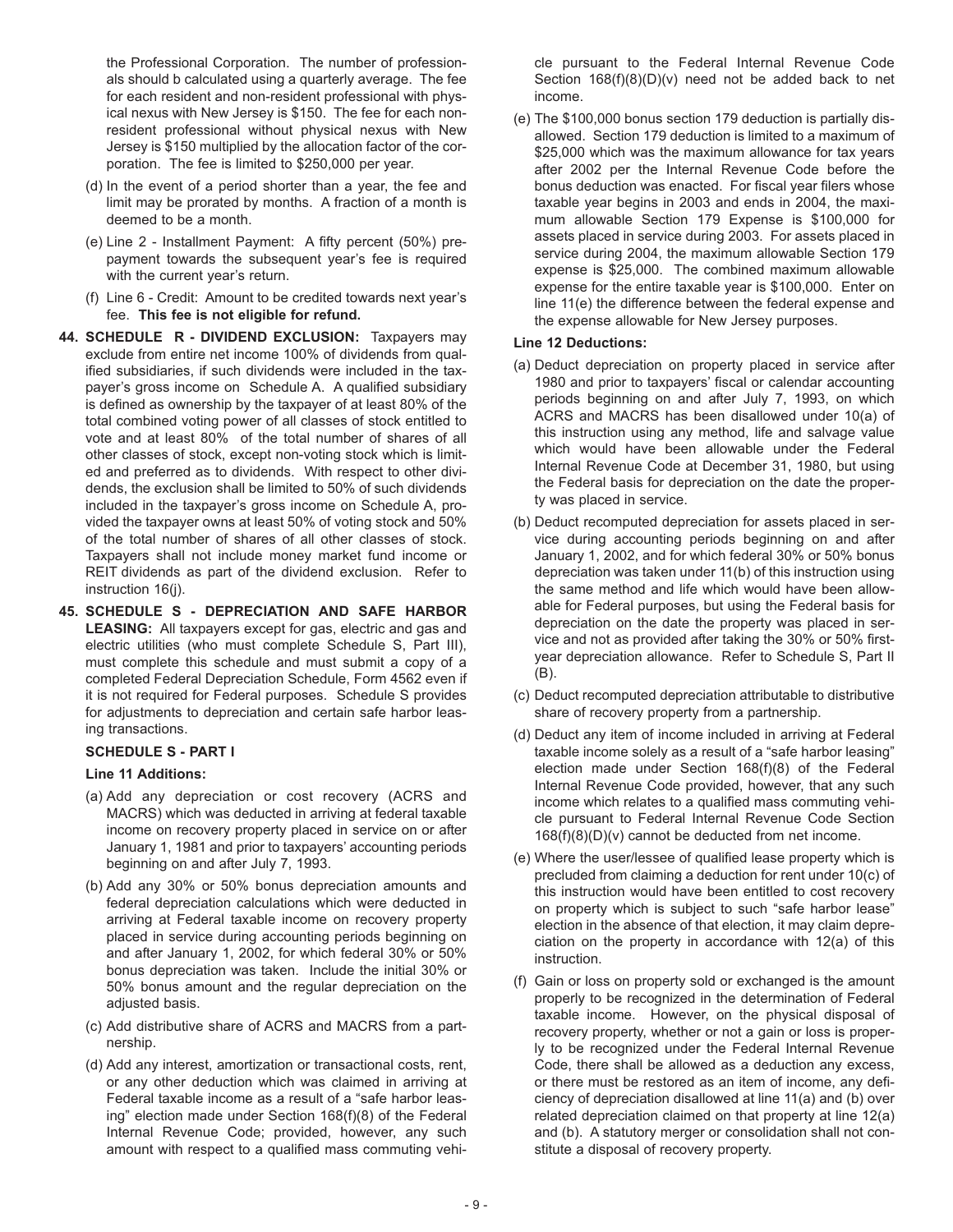**NOTE:** Uncoupling of ACRS and MACRS is not required for property placed into service during accounting periods beginning on or after July 7, 1993.

#### **SCHEDULE S - PART II (B)**

All taxpayers must complete this schedule in order to compute their New Jersey depreciation allowable for assets placed in service during accounting periods beginning on and after January 1, 2002, and for which federal 30% or 50% bonus depreciation was taken and/or for which excess section 179 depreciation was disallowed and added back per Schedule S, Part I, line 11(e). The form as is can be used for all applicable assets. Identifications should be reported in Column A (30% bonus, 50% bonus, excess section 179). The basis is to be determined at the date property is placed in service and not as provided after taking the 30% or 50% first-year depreciation allowance.

#### **46. TAX CREDITS: (Refer to instruction 19)**

(a) **HMO ASSISTANCE FUND TAX CREDIT - FORM 310**: A member organization may offset against its corporation business tax liability an amount of not more than 10% of any assessment for each of the five privilege periods beginning on or after the third calendar year commencing after the assessment was paid, except that no member organization may offset more than 20% of its corporation business tax liability in any one year.

To claim this credit, the taxpayer must complete Form 310 and attach it to the tax return. To obtain this form and related information, refer to the index on page 14.

(b) **NEW JOBS INVESTMENT TAX CREDIT - FORM 304**: This tax credit is available for investment in new or expanded business facilities that create new jobs in New Jersey. The investment must create at least 5 new jobs (50 for large businesses), and meet the median annual compensation requirement for the current tax year. New investment is not eligible for the credit unless the average value of all real and tangible personal property in this State has increased over the prior year.

The facilities must have been purchased from an unrelated party during or after the taxpayer's accounting period beginning on or after July 7, 1993, the effective date of this legislation. It must be employed by the taxpayer in a taxable activity and must not have been in use during the 90 day period prior to purchase. Investments which qualify for the Manufacturing Equipment and Employment Investment Tax Credit cannot also qualify for this credit.

A new employee means a New Jersey resident, hired to fill a regular, permanent position in this State which did not exist prior to the qualified investment, and would not exist but for the qualified investment. The employee must be unrelated to the taxpayer and must not have been employed by the taxpayer during the six months prior to the date the investment was placed in service or use.

The taxpayer cannot claim a credit for a number of new employees that exceeds either the increase in the taxpayer's average employment for the tax year, or one-half the taxpayer's average employment for the year. Also, individuals counted in determining the New Jobs Factor must not be ones for whom the taxpayer is allowed an Urban Enterprise Zone or Urban Development Project Employees Tax Credit.

A small or mid-sized business taxpayer must also meet the annual payroll and annual gross receipts requirements for the current tax year to qualify.

To claim this credit, the taxpayer must complete Form 304 and attach it to the tax return. To obtain this form and related information, refer to the index on page 14.

(c) **URBAN ENTERPRISE ZONE TAX CREDITS:** A taxpayer that has been designated as a "qualified business" as defined in the New Jersey Urban Enterprise Zones Act, N.J.S.A. 52:27H-60 et seq., may qualify for either an employee tax credit or an investment tax credit. To be eligible, the taxpayer must have been certified as a qualified business by the Urban Enterprise Zones Authority. Certification is renewable annually. The urban enterprise zones are located in Asbury Park, Bayonne City, Bridgeton, Camden, Carteret, East Orange, Elizabeth,Gloucester City, Guttenberg, Hillside, Irvington, Jersey City, Kearny, Lakewood, Long Branch, Millville, Mount Holly, New Brunswick, Newark, North Bergen, Orange, Passaic, Paterson, Pemberton Township, Perth Amboy, Phillipsburg, Plainfield, Pleasantville, Roselle Borough, Trenton, Union City, Vineland, West New York, and the Joint Wildwoods. Further information can be obtained from the New Jersey Urban Enterprise Zones Authority, New Jersey Commerce and Economic Growth Commission, PO Box 820, Trenton, New Jersey 08625- 0820, phone (609) 292-1912.

The forms required to validate the employee tax credit (Form 300) and the investment tax credit (Form 301) can be obtained by following the instructions on page 14. Specific information on these tax credits can be obtained from the Regulatory Services Branch, PO Box 269, Trenton, NJ 08695-0269, phone (609) 292-5994.

- (1) **Employees Tax Credit Form 300:** This credit is available to a taxpayer that was certified as a qualified business in the preceding tax year as well as the current tax year. Qualifying employees must have been hired after certification and must have worked six consecutive months in the tax year following the tax year in which employment began. To claim the credit, a completed Form 300 must be attached to the tax return.
- (2) **Investment Tax Credit Form 301:** A qualified business which is not entitled to an employee tax credit may be entitled to the investment tax credit. This credit is only available to an employer with less than 50 employees. The investment must be at least \$5,000 if there are 10 or fewer employees, and increases by \$500 for each additional employee. To qualify for the credit, the investment must be approved by the Urban Enterprise Zones Authority. A completed Form 301 must be attached to the tax return to validate the investment tax credit claim.
- (d) **REDEVELOPMENT AUTHORITY PROJECT TAX CRED-IT - FORM 302:** Any taxpayer that is actively engaged in the conduct of business at a location within a project as defined in N.J.S.A. 55:19-1 et seq., and whose business at that location consists primarily of manufacturing or other business that is not retail sales or warehousing oriented, may be entitled to claim the Redevelopment Authority Project Tax Credit. This credit is allowed in the tax year next following the tax year of qualification. To claim the credit, the taxpayer must complete Form 302 and attach it to the tax return. To obtain this form and related information, refer to the index on page 14. Inquiries regarding the projects should be directed to the New Jersey Redevelopment Authority, PO Box 790, Trenton, New Jersey 08625-0790, phone (609) 292-3739.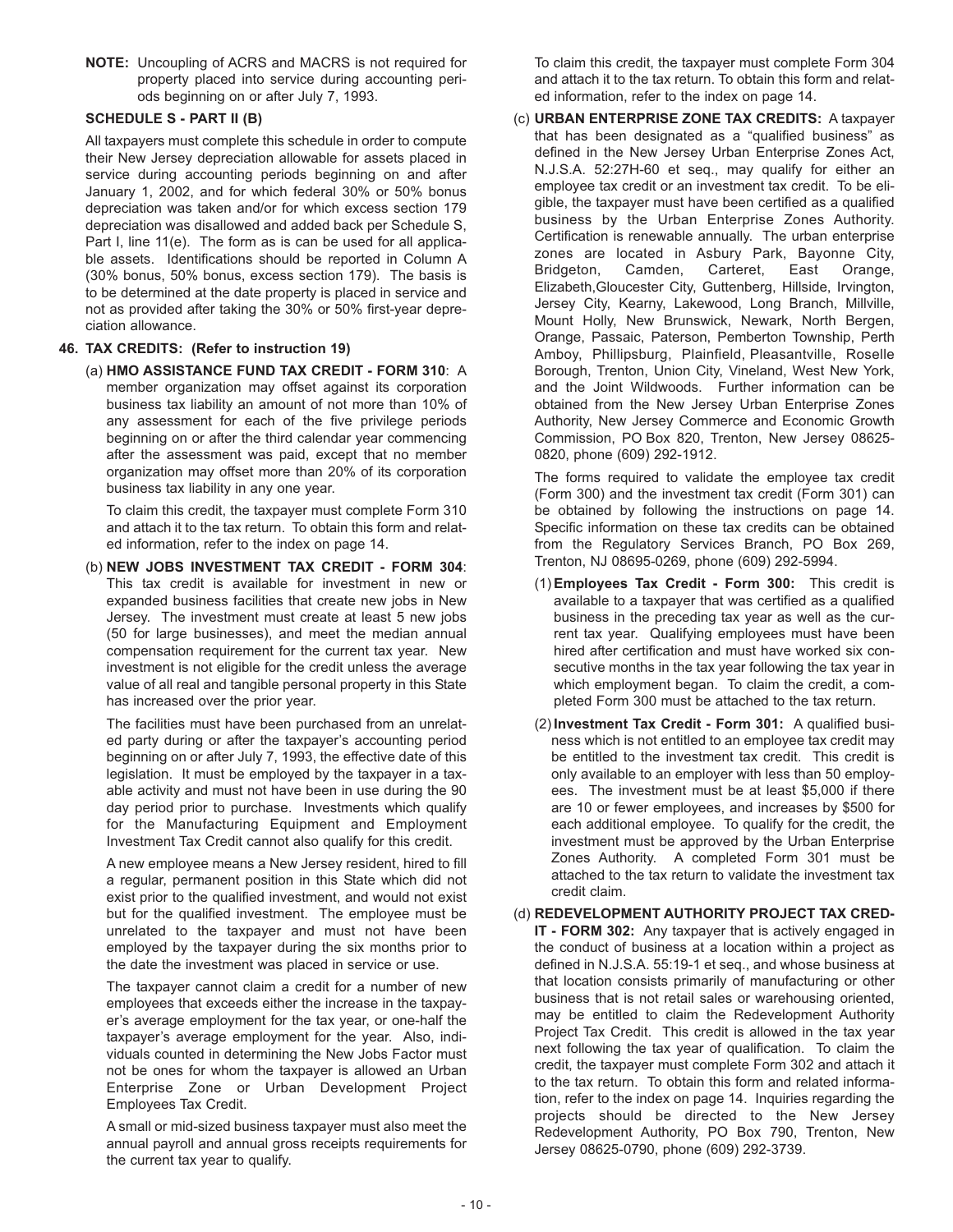(e) **RECYCLING EQUIPMENT TAX CREDIT - FORM 303:** A taxpayer that purchased qualified recycling equipment on or after October 1, 1987 and received a certification for this equipment from the Commissioner of the Department of Environmental Protection may be eligible to claim the Recycling Equipment Tax Credit. The recycling equipment must have been used exclusively within New Jersey, except for vehicles which must have been used primarily within New Jersey.

The legislation governing this tax credit expired on December 31, 1996, however, any unused credits claimed prior to January 1, 1997, can be taken on the current tax return subject to the limitations set forth on Form 303.

To claim this credit, the taxpayer must complete Form 303 and attach it to the tax return. To obtain this form and related information, refer to the index on page 14.

(f) **MANUFACTURING EQUIPMENT AND EMPLOYMENT INVESTMENT TAX CREDIT - FORM 305:** Investments in qualified manufacturing equipment made in tax years beginning on or after January 1, 1994, may be eligible for the Manufacturing Equipment and Employment Investment Tax Credit. Such investment has the benefit of allowing a tax credit computation for the tax year in which the investment was made as well as each of the following two tax years. The tax credit computation for the first year is based on the cost of the qualified manufacturing equipment placed in service in New Jersey during that tax year. The computations for the two following tax years are based on the average increase in New Jersey residents employed in New Jersey subject to a limitation based on the cost of the investment made in the first year.

The manufacturing equipment portion is limited to 2% (or 4%, if applicable) of the investment credit base of qualified equipment placed in service in the tax year, up to a maximum allowed credit for the tax year of \$1,000,000. The employment investment portion is valid for each of the two tax years next succeeding the tax year for which the manufacturing equipment credit is allowed, but is limited to 3% of the investment credit base, not to exceed a maximum allowable amount for each of the two tax years of \$1,000 multiplied by the increase in the average number of qualified employees.

To claim this credit, the taxpayer must complete Form 305 and attach it to the tax return. To obtain this form and related information, refer to the index on page 14.

(g) **RESEARCH AND DEVELOPMENT TAX CREDIT - FORM 306:** A taxpayer that has performed qualified research activities in New Jersey may be eligible to claim the Research and Development Tax Credit. A credit for increased research activities is allowed based on qualified expenditures made in taxable years beginning on and after January 1, 1994. It provides a credit of 10% of the excess qualified research expenses over a base amount plus 10% of the basic research payments.

Qualified research is limited to scientific experimentation or engineering activities designed to aid in the development of a new or improved product, process, technique, formula, invention, or computer software programs held for sale, lease, or license, or used by the taxpayer in a trade or business. For in-house research expenses (see Section 41(b)(2) of the Internal Revenue Code), this trade or business requirement will be met if the taxpayer's principal purpose for conducting the research is to use the results of the research in the active conduct of a future trade or business (see Section 41(b)(4) of the Internal

Revenue Code).

To claim this credit, the taxpayer must complete Form 306 and attach it to the tax return. To obtain this form and related information, refer to the index on page 14.

(h) **SMALL NEW JERSEY-BASED HIGH-TECHNOLOGY BUSINESS INVESTMENT TAX CREDIT - FORM 308:** A taxpayer may claim a tax credit in an amount equal to 10% of the qualified investment made by the taxpayer during the tax year in a small-New Jersey-based high-technology business. The maximum allowable credit for each tax year is \$500,000 for each qualified investment made by the taxpayer. The small high-technology business must employ less than 225 employees, of which 75% must have jobs in New Jersey. The small high-technology business must conduct pilot scale manufacturing or qualified research in New Jersey in the fields of advanced computing, advanced materials, biotechnology, electronic device technology, environmental technology, and medical device technology. P.L. 1997, c. 349 (N.J.S.A. 54:10A-5.24b) expired for privilege periods beginning on and after July 1, 2001.

To claim this credit, the taxpayer must complete Form 308 and attach it to the tax return. To obtain this form and related information, refer to the index on page 14.

(i) **NEIGHBORHOOD REVITALIZATION STATE TAX CRED-IT - FORM 311:** A taxpayer that contributes financial assistance to a nonprofit sponsor may be granted a certificate authorizing a tax credit which may be used to offset their corporation business tax liability. The tax credit may be granted in an amount up to 50% of the approved assistance provided to a nonprofit organization to implement a qualified project that is part of an approved neighborhood preservation and revitalization plan. The credit may not exceed \$500,000 for any taxable year.

To claim this credit, the taxpayer must complete Form 311 and attach it to the tax return. To obtain this form and related information, refer to the index on page 14.

(j) **EFFLUENT EQUIPMENT TAX CREDIT - FORM 312:** A taxpayer that purchases treatment or convevance equipment for use in treatment of effluent for reuse in an industrial process exclusively within New Jersey may be able to take a tax credit. The credit is equal to 50% of the cost of the treatment equipment or conveyance equipment less the amount of any loan received and excluding the amount of sales and use tax. The amount of credit claimed for the privilege period in which the purchase is made and the amount of credit claimed therefor in each privilege period thereafter shall not exceed 20% of the amount of the total credit allowable. A copy of the determination of environmentally beneficial operation issued by the Department of Environmental Protection along with an affidavit affirming the equipment will only be used in New Jersey must be filed with the tax return.

To claim this credit, the taxpayer must complete Form 312 and attach it to the tax return. To obtain this form and related information, refer to the index on page 14.

(k) **ECONOMIC RECOVERY TAX CREDIT - FORM 313:** A taxpayer that is engaged in the conduct of business within a qualified municipality and who is not receiving a benefit under the "New Jersey Urban Enterprise Zones Act" may claim a tax credit equal to \$2,500 for each new full-time position at that location in credit year one and \$1,250 for each new full-time position at that location in credit year two.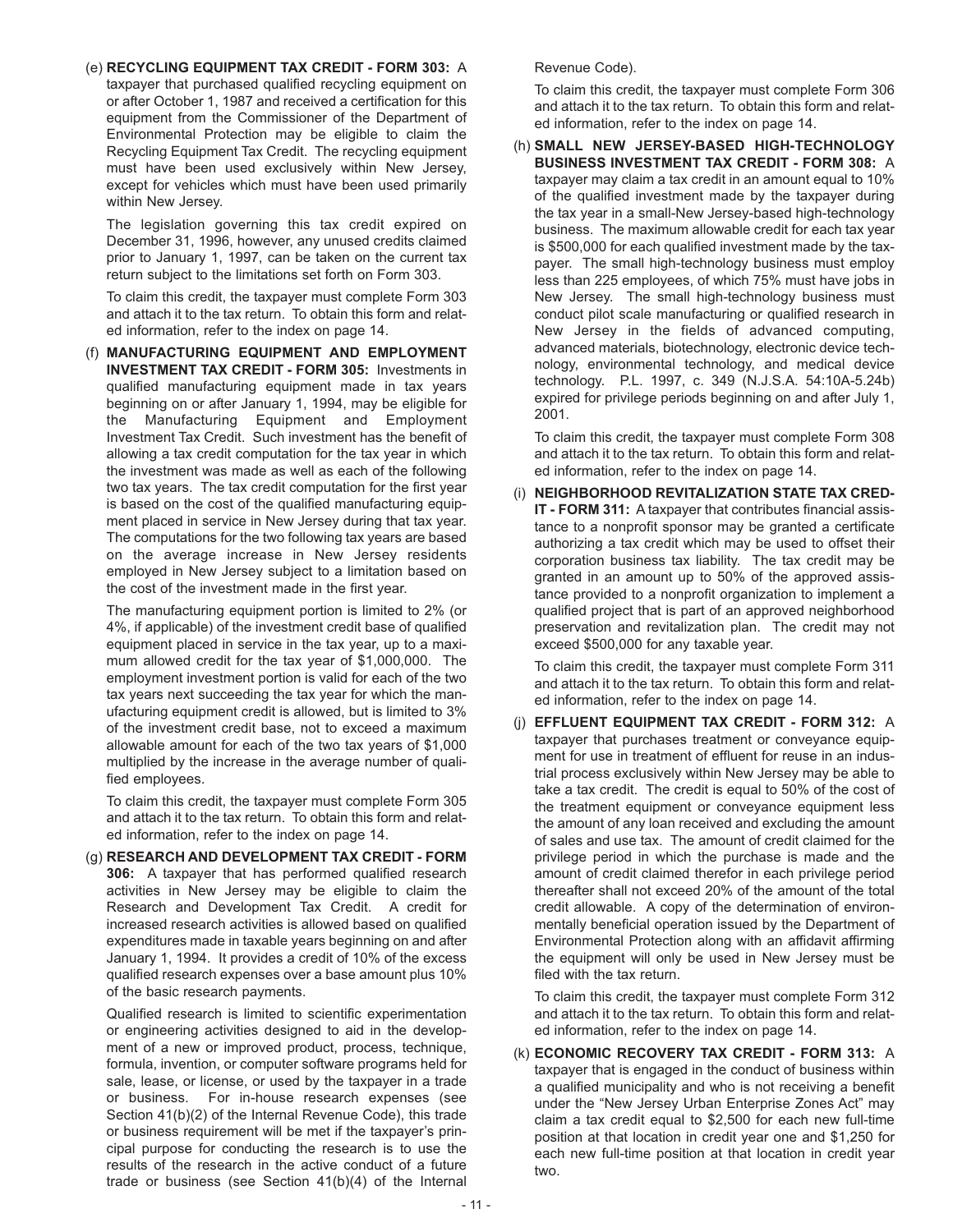To claim this credit, the taxpayer must complete Form 313 and attach it to the tax return. To obtain this form and related information, refer to the index on page 14.

**REMEDIATION TAX CREDIT - FORM 314: A taxpayer** that received certification from the Department of Environmental Protection may be able to claim a tax credit equal to 100% of the eligible costs of the remediation of a contaminated site in New Jersey. Additional requirements must be met to the satisfaction of the Director of the Division of Taxation and are detailed in P.L. 2003, c. 296.

To claim this credit, the taxpayer must complete Form 314 and attach it to the tax return. To obtain this form and related information, refer to the index on page 14.

(m) **AMA TAX CREDIT - FORM 315**: A taxpayer who in a previous year(s) incurred an Alternative Minimum Assessment (AMA) liability which was in excess of the regular CBT liability may take a credit against its regular CBT liability subject to the following limitations. The credit taken shall not reduce the taxpayer's CBT liability to less than the Alternative Minimum Assessment, nor to below 50% of the regular CBT liability otherwise due, nor to below the minimum tax due (\$500 or \$2,000). In addition, all other credits available to the taxpayer per Schedule A-3 must be used before taking the AMA credit.

To claim the AMA Tax Credit, the taxpayer must complete Form 315 and attach it to the return. To obtain this form, refer to the index on page 14.

- (n) **BUSINESS RETENTION AND RELOCATION TAX CREDIT - FORM 316:** A taxpayer that has entered into a project agreement with the New Jersey Commerce Commission and received qualification for a grant of tax credits may be able to claim this tax credit. Form 316 must be completed and attached to the tax return. To obtain this form and related information, refer to the index on page 14.
- (o) **SHELTERED WORKSHOP TAX CREDIT FORM 317:** A taxpayer that provides employment to qualified handicapped persons at sheltered workshops may be able to claim this tax credit. In general, the credit is allowed in an amount equal to 20% of the salary and wages paid during the privilege period for the employment of a qualified person not to exceed \$1,000 for each qualified person for the privilege period. To claim this credit, the taxpayer must complete Form 317 and attach it to the tax return To obtain this form and related information, refer to the index on page 14.
- (p) **FILM PRODUCTION TAX CREDIT FORM 318:** A taxpayer that incurs qualified film production expenses in New Jersey may be able to claim this credit. In general, the credit is allowed in an amount equal to 20% of the qualified film production expenses subject to certain limitations. To claim this credit, the taxpayer must complete Form 318 and attach it to the tax return. To obtain this form and related information, refer to the index on page 14.
- (q) **URBAN TRANSIT HUB TAX CREDIT FORM 319:** Taxpayers that have been approved by the New Jersey Commerce Commission may be allowed a tax credit for capital investments made in qualified business facilities that are located within eligible municipalities. To claim this credit, the taxpayer must complete Form 319 and attach it to the return. To obtain this form and related information, refer to the index on page 14.
- (r) **OTHER TAX CREDITS**: Line 18 on Schedule A-3 provides for any valid tax credit(s) allowable in accordance

with the New Jersey Corporation Business Tax Act that were not enacted at the time that this packet was printed. Any tax credit(s) claimed on this line must be documented with a valid New Jersey Corporation Business Tax Credit Form, which is required to be submitted with the tax return. This line should not include the credit for taxes paid to other jurisdictions which should properly be reported on page 1, line 10.

- **47. INSTALLMENT PAYMENTS:** Taxpayers are required to make installment payments of estimated tax. The requirement for making these payments is based on the amount of the total tax liability shown on the most recent return.
	- (a) **If the 2010 Total Tax Liability is greater than \$500,** the taxpayer must make installment payments towards 2011. These payments are to be made on form BFC-150 and are due on or before the 15th day of the 4th, 6th, 9th and 12th months of the tax year. Details for making these payments can be found in the BFC-150 instructions.
	- (b) **If the 2010 Total Tax Liability is \$500,** installment payments may be made as indicated in (a) above **OR** in lieu of making installment payments, the taxpayer may make a payment of 50% of the 2010 total tax liability. For taxpayers who qualify and wish to take advantage of this option, enter on line 20, 50% of the amount on line 15. This will become part of the payment to be made with the 2010 return and installment payments will not be required. This payment should be claimed as a credit when filing the 2011 return.
- **48. PAYMENTS AND CREDITS:** Credit for the total amount of the payments and credits listed below should be taken on page 1, line 22:
	- (a) Include installment tax payments made with form BFC-150 as well as any payment made on line 20 of the 2008 tax return.
	- (b) Include the payment, if any, that was remitted with the tentative return, form BFC-200-T.
	- (c) Include any overpayment from the preceding tax return which the taxpayer elected to have credited to the current year's tax. Do not include any amount of the overpayment which the taxpayer elected to have refunded.
	- (d) Include any payments remitted electronically through the Electronic Funds Transfer Program.
	- (e) **Line 22(a)**-Include the total payments made by partnerships on behalf of the taxpayer that are reported in Column 7 on Schedule P-1. Submit copies of the K-1's reflecting payments made by each partnership entity.

#### **49. DELINQUENT FILING AND/OR TAX PAYMENT- COMPUTA-TION OF PENALTY AND INTEREST:**

**Note:** PC installment payments from the prior year may not be used to offset any current year tax liability and are **NOT** eligible for refund.

**Late Filing Penalty** - 5% per month or fraction thereof on the amount of underpayment not to exceed 25% of that underpayment, except if no return has been filed within 30 days of the date on which the first notice of delinquency in filing the return was sent, the penalty shall accrue at 5% per month or fraction thereof of the **total** tax liability not to exceed 25% of such tax liability. Also, a penalty of \$100 for each month the return is delinquent may be imposed.

**Late Payment Penalty** - 5% of the balance of tax due paid after the due date for filing the return may be imposed.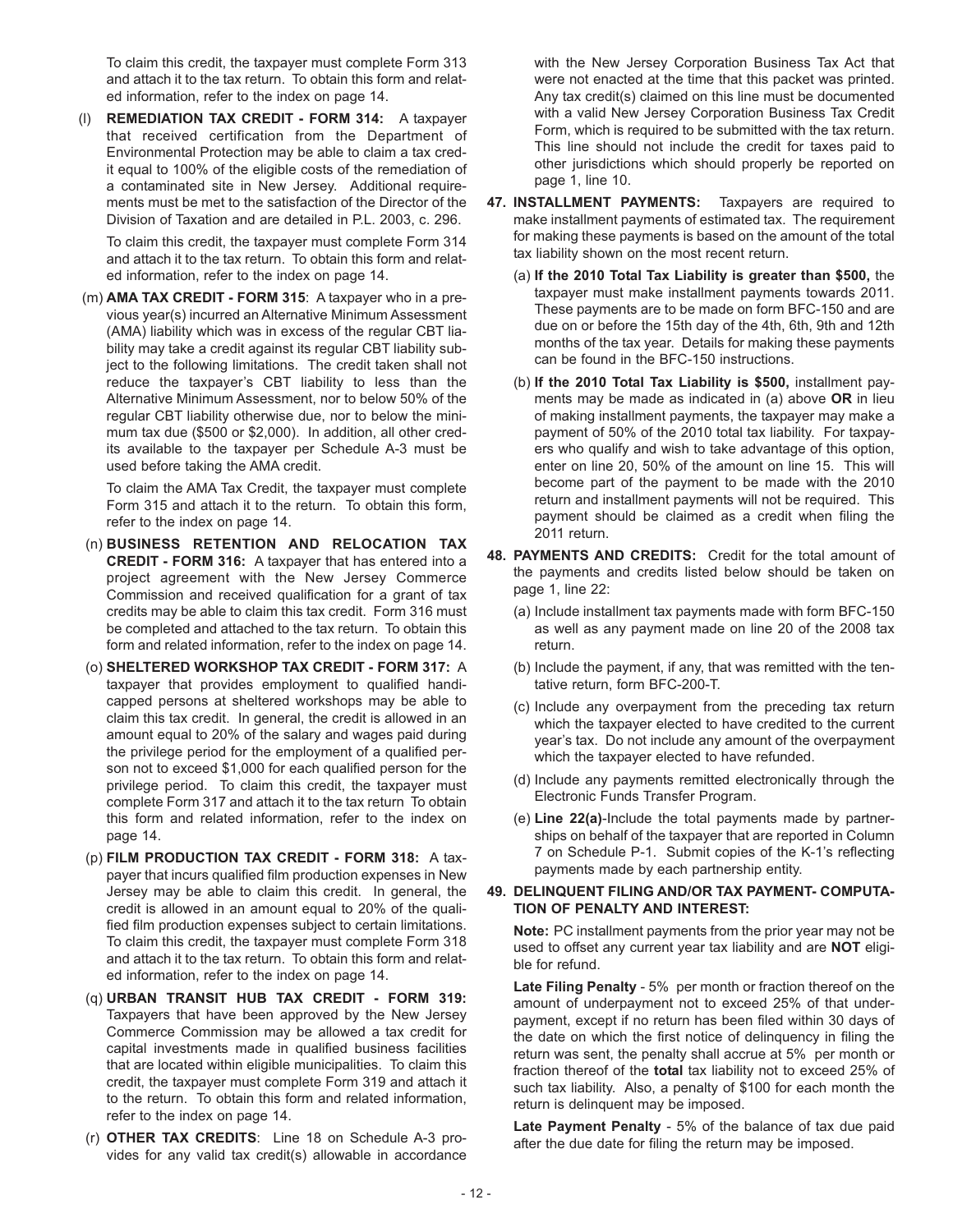**Interest** - The annual interest rate is 3% above the average predominant prime rate. Interest is imposed each month or fraction thereof on the unpaid balance of tax from the original due date to the date of payment. At the end of each calendar year, any tax, penalties and interest remaining due will become part of the balance on which interest will be charged. The interest rates assessed by the Division of Taxation are published in the quarterly issues of the *New Jersey State Tax News*. See "Tax Forms and Information" on page 14 for information on obtaining copies of the newsletter.

**NOTE**: The average predominant prime rate is the rate as determined by the Board of Governors of the Federal Reserve System, quoted by commercial banks to large businesses on December 1st of the calendar year immediately preceding the calendar year in which payment was due or as redetermined by the Director in accordance with N.J.S.A. 54:48-2.

**Civil Fraud -** If any part of an assessment is due to civil fraud, there shall be added to the tax an amount equal to 50% of the assessment in accordance with N.J.S.A. 54:49-9.1.

**UNDERPAYMENT OF ESTIMATED TAX:** Taxpayers must use either Form BFC-160-A or BFC-160-B to determine whether an underpayment exists in any of the installment payment periods and if the corporation is subject to an interest charge on such underpayment, the amount of interest. If the taxpayer qualifies for any of the exceptions to the imposition of interest for any of the installment payments, Part II must be completed and should be filed with the taxpayer's return, form BFC-1, as evidence of such exception. The BFC-160 must be attached to the return and any interest due included on line 24, Page 1 of the form BFC-1.

- **50. REFERRAL COST RECOVERY FEE:** In accordance with N.J.S.A. 54:49-12.3, a Referral Cost Recovery Fee of 10% of any tax, penalty and interest due will be added to your liability if the matter is assigned to an outside collection agency. For delinquent periods, if that period is assigned to an outside collection agency, a Referral Cost Recovery Fee will be assessed prior to the filing of a Certificate of Debt.
- **51. AMENDED RETURNS:** To amend BFC-1 returns, use the BFC-1 form for the appropriate tax year and write "AMENDED RETURN" clearly on the front page of the form. Mail to: State of New Jersey, Division of Taxation, Special Audit Group, PO Box 271, Trenton, NJ 08695-0271.